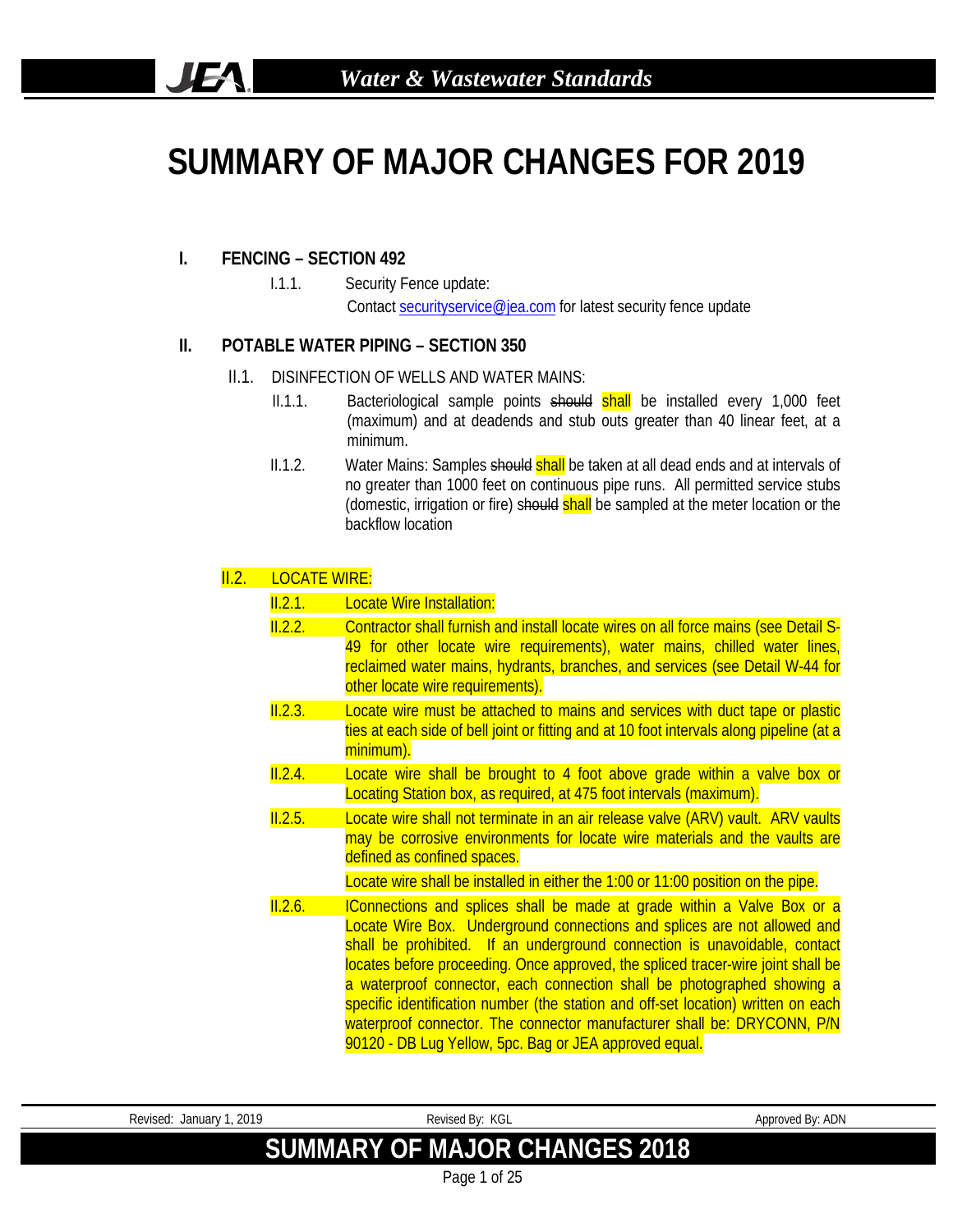# **II.3. LOCATE WIRE TESTING REQUIREMENTS:**

- II.3.1. Each installed locate wire within the JEA service area shall be tested by the contractor as part of the final inspection procedure, using an approved tester and approved testing equipment.
- II.3.2. Definitions:
- II.3.3. Approved Tester: A person approved by JEA as proficient in the use of the equipment and who has 12 months experience in the use of the equipment including documented proof of past performance.
- II.3.4. Approved Testing Equipment: The following is a list of approved equipment:
- II.3.5. Dynatel (3M)–2273 Cable /Fault Locator;
- II.3.6. Metrotech 9800XT;
- II.3.7. Ditch Witch 950 R/T; or,
- II.3.8. JEA pre- approved equal.
- II.4. The approved tester shall be listed on the JEA Responsible Bidder List (RBL) for, at minimum, work category GC11 - Line locate services / Wire testing.
	- II.4.1. he contractor shall prepare the following:
	- II.4.2. A set of project site drawings showing the stationing and offset for each locate wire box.
	- II.4.3. A locate wire field testing schedule.

The contractor shall submit the project site drawings and the field testing schedule to the JEA field representative (inspector) for approval. The JEA field representative may elect to be present during the testing period.

- II.4.4. The contractor shall provide the approved tester a copy of the project site drawings showing the stationing and offset for each locate wire box.
- II.4.5. The approved tester shall place a tone on the locate wire and trace the entire length of the installed wire, spot painting the location at least at 200-foot intervals along the route.
- II.4.6. The approved tester shall test the wire depth at 200-foot intervals.
- II.4.7. The approved tester shall report (show on project site drawings), where the pipe/wire has less than the allowable minimum cover or more than the maximum allowable cover (see Pipe Cover Section above for pipe cover limits). For pipe/wire which are installed within the acceptable cover limits, no remarks are required. All lateral stub-outs shall be marked and recorded.
- II.4.8. The approved tester shall prepare a Locate Wire Box checklist for each locate wire box.
- II.4.9. The approved tester shall prepare a final Locate Wire Report. The Locate Wire Report shall be submitted to the JEA field representative for review and approval. The report shall include the following:
	- II.4.9.1. A signed statement from the approved tester certifying that all installed wire (where shown on the project site drawings), was successfully (sounded), traced with no open breaks.
	- II.4.9.2. A copyof the project site drawings which indicate all field notes, breaks found/repaired, depths (if installed

Revised: January 1, 2019 **Revised By: ADN** Revised By: KGL **Approved By: ADN** Approved By: ADN **SUMMARY OF MAJOR CHANGES 2018**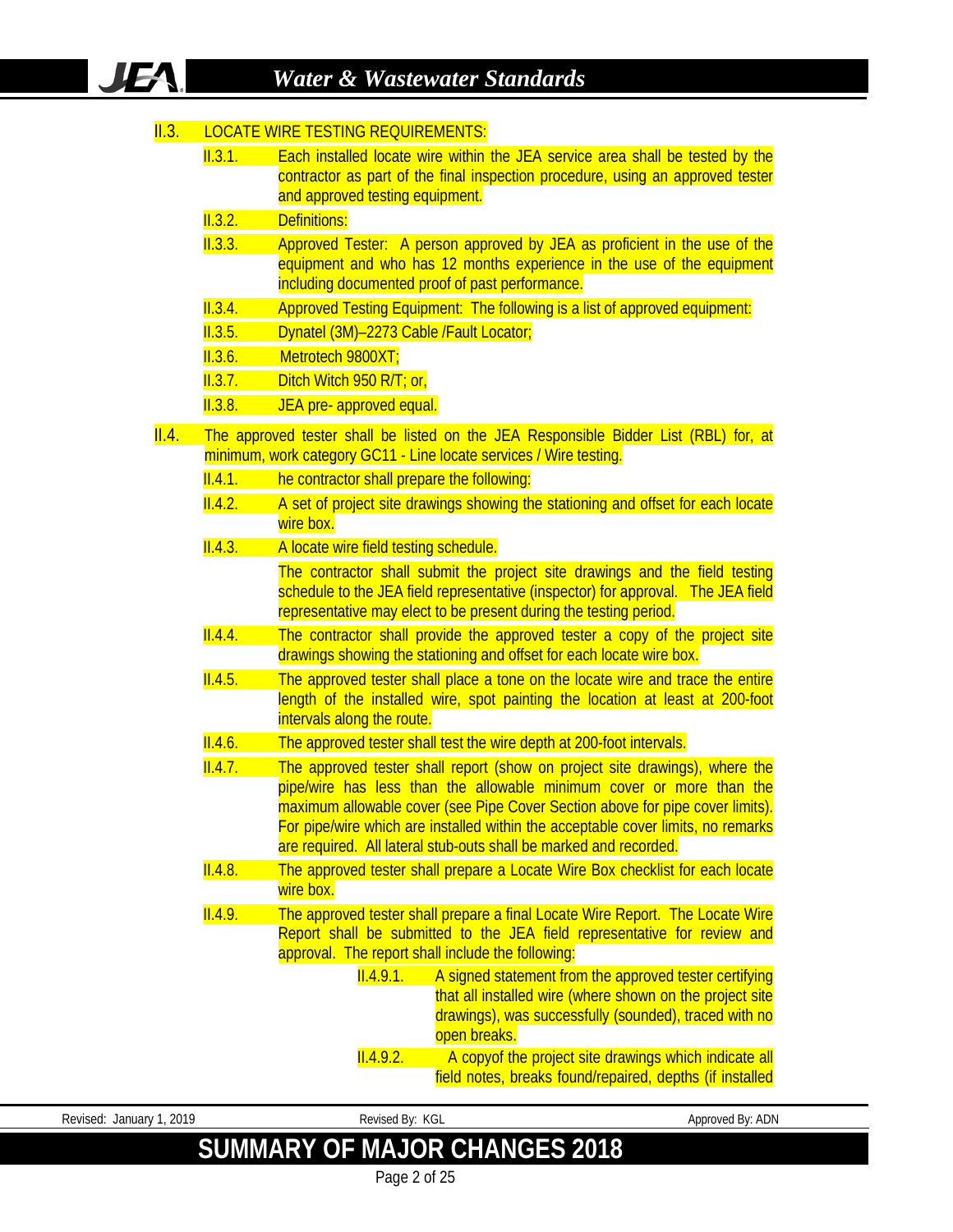|           | outside the acceptable cover limits), and other     |  |
|-----------|-----------------------------------------------------|--|
|           | applicable field remarks by the approved tester.    |  |
| II.4.9.3. | Copies of the Locate Wire Box checklist for each    |  |
|           | locate wire box shown on the project site drawings. |  |

II.4.10. A final Locate Wire Report shall be furnished prior to final acceptance of the project or as approved otherwise by JEA.

#### II.4.11. Locate Wire Testing Requirements:

Installed locate wiring within JEA service area shall be tested by the contractor as part of the final inspection procedure, using a JEA approved tester and approved testing equipment. The approved tester shall be pre-approved by JEA and listed within JEA's GC11. The contractor shall request and obtain approval from the JEA field representative (inspector), of the locate wire field testing schedule. The JEA field representative may elect to be present during the testing period. The contractor shall provide the approved tester a copy of the as‐built drawings with the locate wire boxes and stationing depicted on them. A tone shall be put on the locate wire. The technician shall trace the entire length of the installed wire and spot paint the location at least at 200-foot intervals along the route. The depth shall be tested at 200-foot intervals. The approved tester shall report (show on drawings), where the pipe/wire has less than the allowable minimum cover or more than the maximum allowable cover (see above for pipe cover limits). For pipe/wire which is installed within the acceptable cover limits, no remarks are required. All lateral stub-outs shall be marked and recorded. A final Locate Wire Report (JEA form by the approved tester), shall be submitted to JEA for review and approval. The report shall include a signed statement from the approved tester which certifies that all installed wire (where shown on the drawing), was successfully (sounded), traced with no open breaks. The report shall also include a copy of the project site drawings which indicate all field notes, breaks found/repaired, depths (if installed outside the acceptable cover limits), and other applicable field remarks by the approved tester. A Certified copy of the JEA form and marked-up drawings shall be furnished prior to final acceptance of the project or as approved otherwise by JEA.

- II.4.12. III.7.2.13.1. Definitions:
- II.4.13. Approved Testing Equipment shall include variable frequency controls, digital depth read-out and tone continuity. The following is a list of approved equipment – Dynatel (3M)–2273 Cable/Fault Locator, Metrotech 9800XT, Ditch Witch 950 R/T or JEA pre-approved equal.
- II.4.14. III.7.2.13.2. ApprovedTester:
- II.4.15. A person approved by JEA as proficient in the use of the equipment and has 12 months experience in the use of the equipment including documented proof of past performance.
- II.4.16. III.7.2.14. Locate Wire Installation:
- II.4.17. Contractor shall furnish and install locate wiring on all water mains (both PVC and ductile iron) and on water services 10 LF or greater in length (see Detail W-44 for other locate wire requirements). Locate wire must be attached to water mains and services with duct tape or plastic ties at each side of bell joint or

| Revised: January 1, 2019 | Revised By: KGL               | Approved By: ADN |
|--------------------------|-------------------------------|------------------|
|                          | SUMMARY OF MAJOR CHANGES 2018 |                  |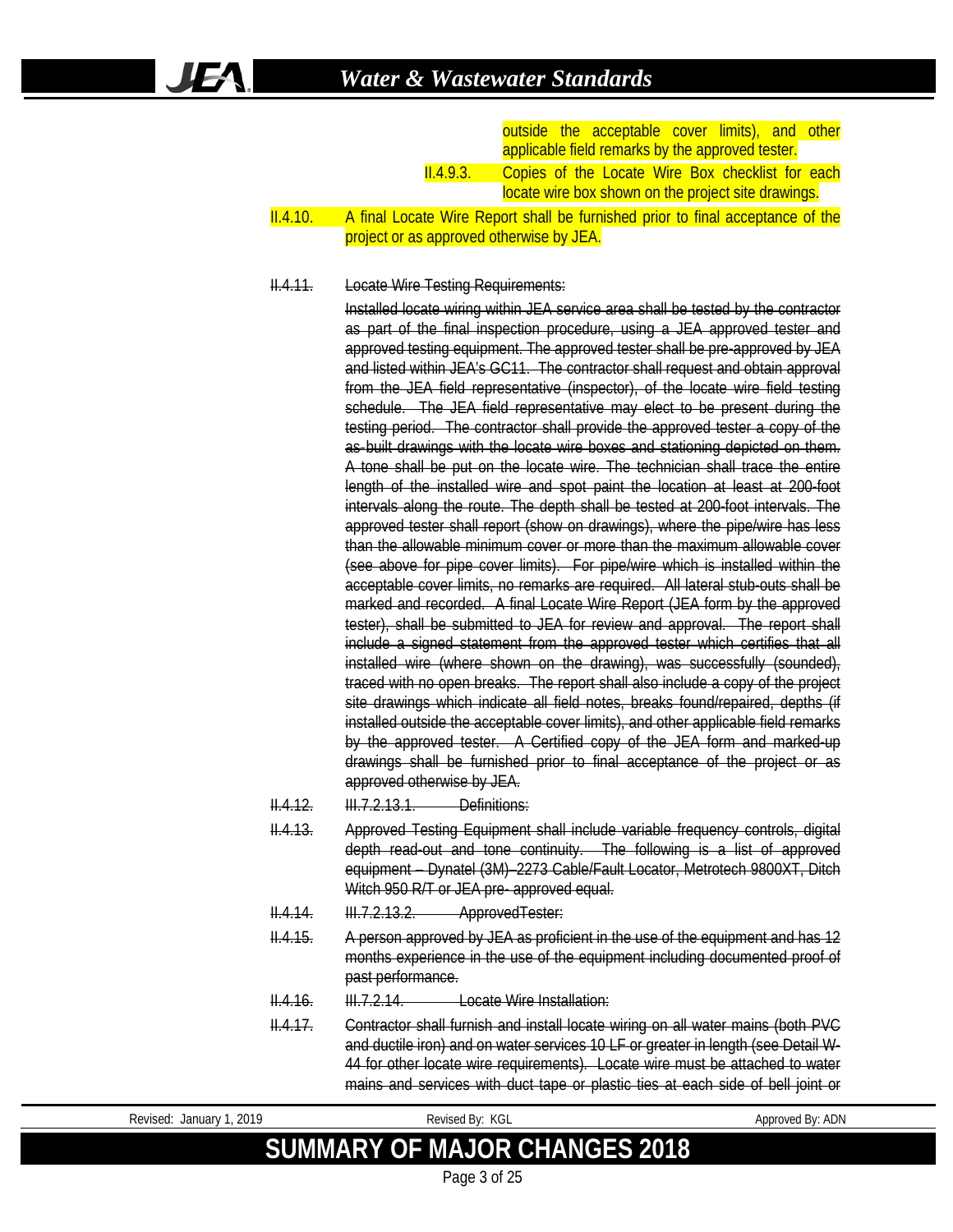fitting and at 10 foot intervals along pipeline (at a minimum). Locate wire shall be brought to grade within a valve box or Locating Station box, as required, at 475 foot intervals (maximum), 2 foot of slack is required at each access point and locate wire box. Locate wire shall be installed in box and along pipeline as detailed in the JEA Standard Details. Locate wire shall be installed in either the 1:00 or 11:00 position on the pipe. Connection or splices underground which are not inside a locate box (or valve box), shall be prohibited. If an underground connection is unavoidable, spliced tracer-wire joint shall be a waterproof connector, each connection shall be photograph showing a specific identification number (the station off-set location) written on each waterproof connector. The approved manufacturer is: DRYCONN, P/N 90120 - DB Lug Yellow, 5pc. Bag or JEA approved equal.

# **III. WATER VALVES AND APPURTENANCES – SECTION 351 (REVISION IN YELLOW)**

- III.1.1. GENERAL: Isolation gate valves shall be provided at water main branches in two directions on a tee and in three directions on a cross. Isolation gate valves shall be provided on water mains at a maximum of 500 foot intervals within high density residential, commercial or industrial developments, at a maximum of 1000 foot intervals within residential areas, and at a maximum of 2500 foot intervals on transmission mains with a limited number of service connections. Isolation gate valves shall be provided on water main stub outs for future connections.
- III.1.2. Combination Air Valves: Combination air valve shall be automatic float operated, all stainless steel trim and shall be designed for air release only (a check valve on the outlet is required to prevent air from re-entering the pressurized water main). Valve shall be stainless steel or Nylon body including 1" inlet (min.), stainless steel compound lever design and compliance with AWWA C-512. Install combination air valve with double stainless steel band saddle and corporation stop (connected directly into saddle with no nipples). All 2' and smaller piping associated with this installation shall be **galvanized (SCH 40) or** stainless steel. Piping larger than 2" size shall be ductile iron. If the installation of the ARV requires a manhole, then the manhole shall be installed similar to the requirements of wastewater construction detail S-29, including off-set piping, support bracket and other appurtenances as shown (no specialty interior manhole lining; stainless steel pipe is optional). Acceptable air valve: ARI D-025-P or JEA approved

# **IV. WASTEWATER MANHOLES – SECTION 427**

# IV.1. MANUFACTURER WARRANTY:

The Manufacturer shall supply to JEA a fifty (50) year corrosion unconditional warranty. Current JEA approved Pre-cast Concrete manufacturers two (2) year warranty shall be grandfathered in for twelve (12) months. The warranty shall include materials and installation and shall constitute complete replacement and delivery to the site of materials and installation of same to replace defective materials or defective workmanship with new materials/workmanship conforming to the specifications.

| 2019<br>Revised:<br>January: | KGL<br>Revised By:                   | ADN<br>Approved By: |
|------------------------------|--------------------------------------|---------------------|
|                              | <b>SUMMARY OF MAJOR CHANGES 2018</b> |                     |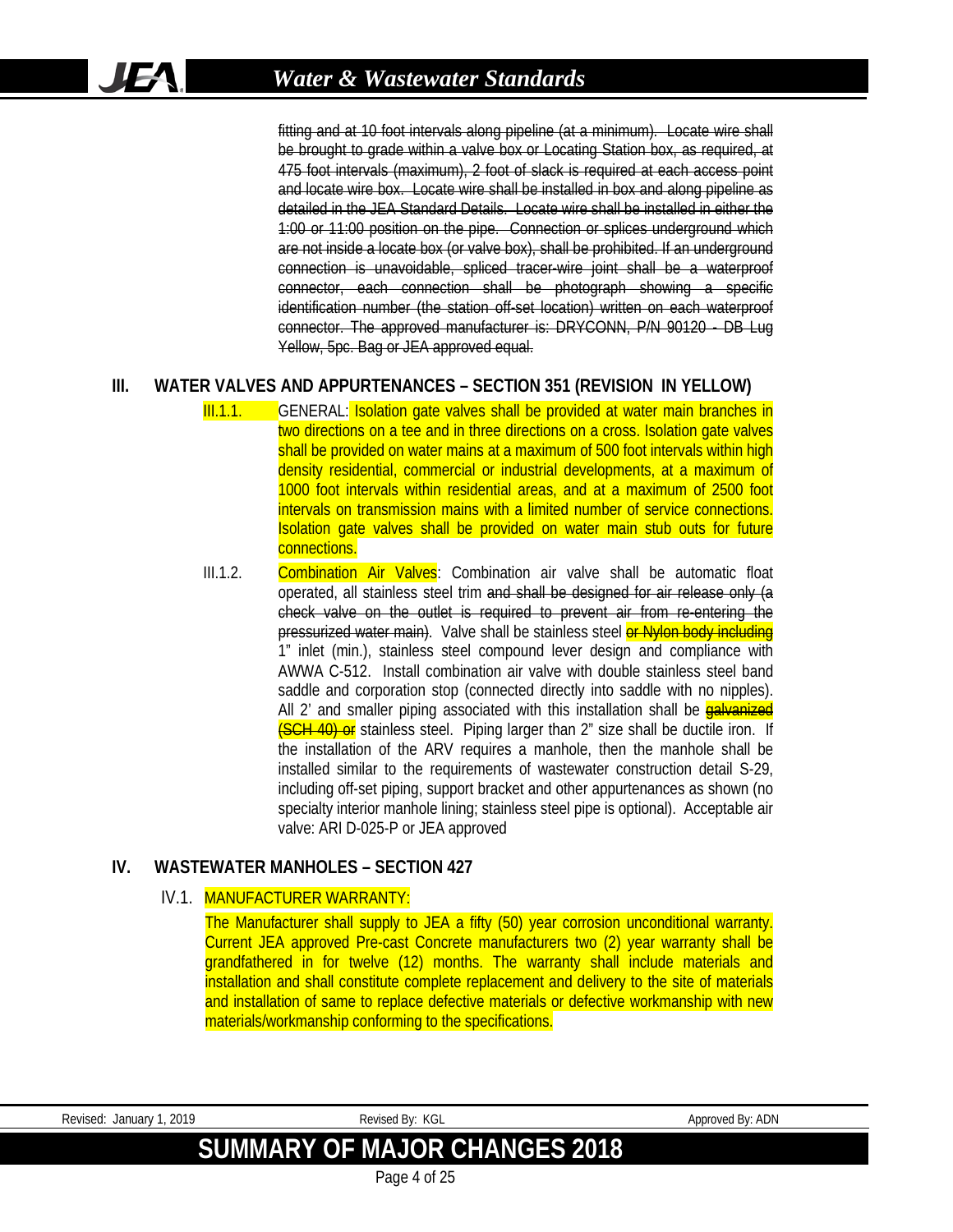# IV.2. MANHOLE APPLICATION TABLE:

| Selection Table for Application of new and<br>Rehab manhole construction                                                                                                                                                                                                    | Polymer<br>Concrete<br><b>Manhole</b> | <b>Precast</b><br>Concrete<br><b>Manhole</b> | <b>Fiberglass</b><br><b>Manhole</b> |
|-----------------------------------------------------------------------------------------------------------------------------------------------------------------------------------------------------------------------------------------------------------------------------|---------------------------------------|----------------------------------------------|-------------------------------------|
| Pipe to 12" New Construction                                                                                                                                                                                                                                                | Yes                                   | Yes                                          |                                     |
| Pipe 12" and greater                                                                                                                                                                                                                                                        | Yes                                   |                                              |                                     |
| <b>Force-main to manhole</b>                                                                                                                                                                                                                                                | Yes                                   |                                              |                                     |
| <b>High line to manhole</b>                                                                                                                                                                                                                                                 | Yes                                   |                                              |                                     |
| Interceptor/splitter box                                                                                                                                                                                                                                                    | Yes                                   |                                              |                                     |
| <b>Junction manhole</b>                                                                                                                                                                                                                                                     | Yes                                   |                                              |                                     |
| Rehab manhole                                                                                                                                                                                                                                                               | Yes                                   | *Yes                                         | *Yes                                |
| Manhole depth less than 10'                                                                                                                                                                                                                                                 | Yes                                   | Yes                                          |                                     |
| Manhole depth greater than 10'                                                                                                                                                                                                                                              | Yes                                   |                                              |                                     |
| Inside/outside drop                                                                                                                                                                                                                                                         | Yes                                   | *Yes                                         |                                     |
| <b>ARV</b> manholes                                                                                                                                                                                                                                                         | Yes                                   |                                              |                                     |
| Required: Liner manufacturer to certify<br>manhole structural integrity for rehab.<br>Manufacturer of the chemical resistant surface<br>shall provide a 10-year warranty against<br>chemical deterioration of the manhole structure<br>and the chemical resistant surface.* |                                       |                                              |                                     |

#### IV.1. POLYMER CONCRETE MANHOLES:

Polymer Concrete Manhole Approved Applications:

|                             | <b>IV.1.1.1.</b> Reference I.3 Manhole Application table, approved all areas. |  |  |  |  |
|-----------------------------|-------------------------------------------------------------------------------|--|--|--|--|
| <b>Reference Standards:</b> |                                                                               |  |  |  |  |
|                             | $\mathbf{0}$                                                                  |  |  |  |  |

- IV.1.1.2. ASTM C 478 (most current) Standard Specification for Precast Reinforced Concrete Manhole Sections.
	- IV.1.1.3. ASTM C 579 (most current) Standard Test Methods for Compressive Strength of Chemical-Resistant Mortars, Grouts, Monolithic, Surfacing, and Polymer Concretes.
	- IV.1.1.4. ASTM C 443 (most current) Standard Specification for Joints for Concrete Pipe and Manholes Using Rubber Gaskets.
	- IV.1.1.5. ASTM C 580 (most current) Standard Test Method for Flexural Strength and Modulus of Elasticity of Chemical-Resistant Mortars, Grouts, Monolithic Surfacings, and Polymer Concretes.
	- IV.1.1.6. ASTM C 857 (most current) Standard Practice for Minimum Structural Design Loading for Underground Utility Structures.
	- IV.1.1.7. ACI 350-06 Code Requirements for Environmental Engineering Concrete Structures & Commentary.
	- IV.1.1.8. ACI 440.1R-15 Guide for the Design and Construction of Structural Concrete Reinforced with Fiber-Reinforced Polymer (FRP) Bars.
	- IV.1.1.9. ACI 548.6R-96 Polymer Concrete-Structural Applications State-ofthe-Art Report.

| Revised: January 1, 2019 |  |  |  |
|--------------------------|--|--|--|
|                          |  |  |  |

Revised By: KGL Approved By: ADN

# **SUMMARY OF MAJOR CHANGES 2018**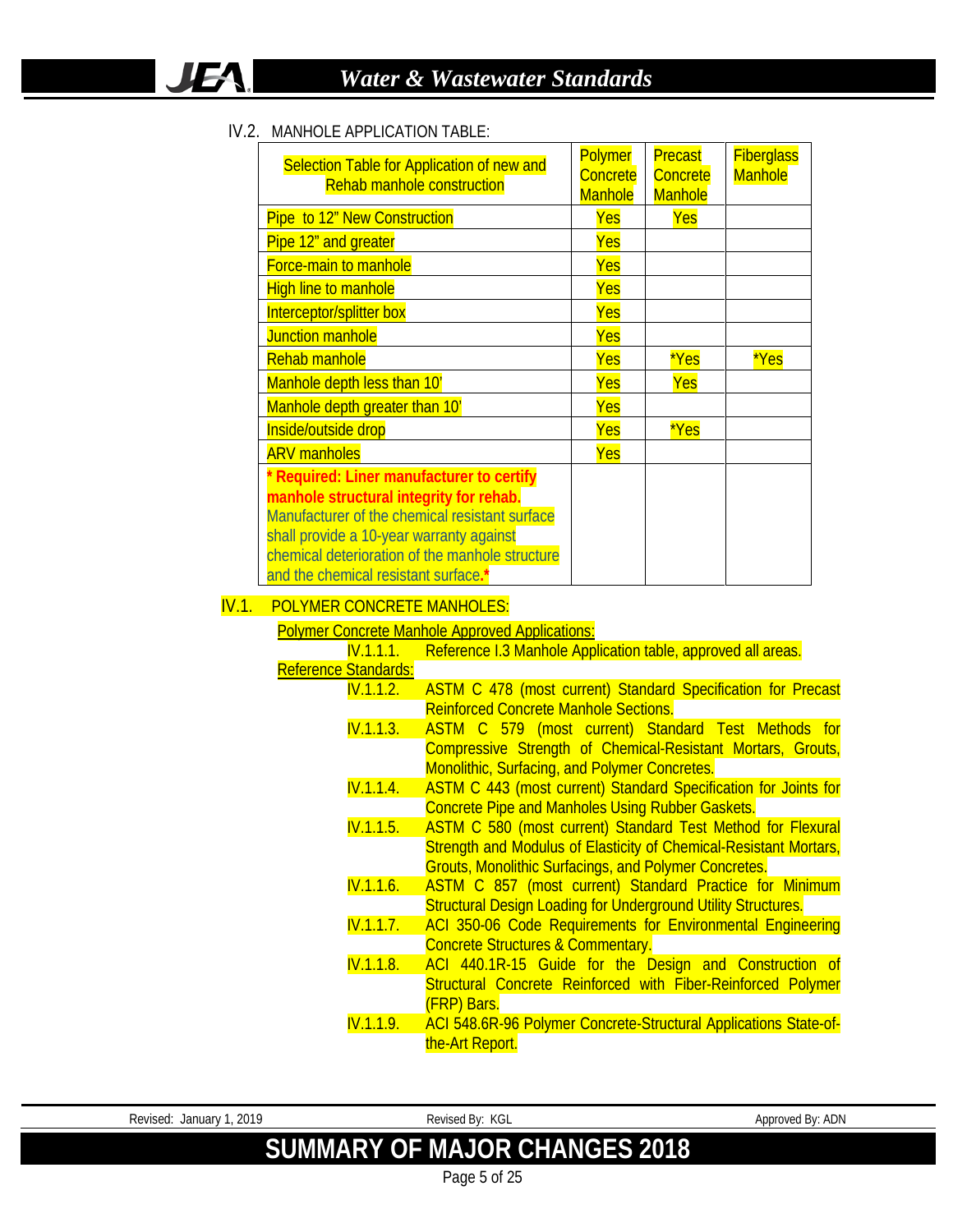|                          | IV.1.1.10. | ASTM D 648 (most current) Test Method for Deflection<br>Temperature of Plastics Under Flexural Load in Edgewise<br>Position.                                                                                                                                                                                                                                                                                                   |
|--------------------------|------------|--------------------------------------------------------------------------------------------------------------------------------------------------------------------------------------------------------------------------------------------------------------------------------------------------------------------------------------------------------------------------------------------------------------------------------|
|                          | IV.1.1.11. | ASTM D 6783 (most current) Standard Specification for Polymer<br><b>Concrete Pipe.</b>                                                                                                                                                                                                                                                                                                                                         |
|                          | IV.1.1.12. | ASTM D 2584 (most current) Test Method for Ignition Loss of<br><b>Cured Reinforced Resins.</b>                                                                                                                                                                                                                                                                                                                                 |
|                          | IV.1.1.13. | <b>ASTM C 923 (most current) Standard Specifications for Resilient</b><br><b>Connectors between Concrete Manholes Structures and Pipe.</b>                                                                                                                                                                                                                                                                                     |
|                          | IV.1.1.14. | ASTM C 990 (most current) Standard Specification for Joints for<br>Concrete Pipe, Manholes and Precast Box Sections using<br><b>Preformed Flexible Joint Sealants.</b>                                                                                                                                                                                                                                                         |
|                          | IV.1.1.15. | ASTM C 497 (most current) Test Methods for Concrete Pipe,<br><b>Manhole Sections, or Tile.</b>                                                                                                                                                                                                                                                                                                                                 |
|                          | IV.1.1.16. | California Greenbook Standard Specifications for Public Works<br><b>Construction Section 211-2.</b>                                                                                                                                                                                                                                                                                                                            |
| <b>Submittals</b>        | IV.1.1.17. | Submit manufacturer's data and details of following items for                                                                                                                                                                                                                                                                                                                                                                  |
|                          |            | approval:<br>IV.1.1.17.1. Shop drawings of manhole sections, base units and<br>construction details, jointing methods, materials, and<br>dimensions.                                                                                                                                                                                                                                                                           |
|                          |            | IV.1.1.17.2. Summary of criteria used in manhole design<br>including, as minimum, material properties, loading<br>criteria, and dimensions assumed.<br>Include<br>certification from manufacturer that polymer concrete<br>manhole design meets or exceeds the load and<br>strength requirements of ASTM C 478 and ASTM C<br>857, reinforced in accordance with ACI 440.1R-15.<br>Include current ISO 9001:2008 certification. |
|                          |            | IV.1.1.17.3. Frames, grates, rings, and covers.<br>IV.1.1.17.4. Materials to be used in fabricating pipe drop<br>connections.                                                                                                                                                                                                                                                                                                  |
|                          |            | IV.1.1.17.5. Materials to be used for pipe connections.<br>IV.1.1.17.6. Materials to be used for stubs and stub plugs, if<br>required.                                                                                                                                                                                                                                                                                         |
|                          |            | IV.1.1.17.7. Proof of independent Chemical Resistance testing<br>conducted in accordance<br>with<br>the Standard<br>for Public<br><b>Specifications</b><br><b>Works</b><br>Construction<br>(California Greenbook) Section 211-2.                                                                                                                                                                                               |
|                          |            | IV.1.1.17.8. Submitted<br>sealed drawings by a registered<br><b>Professional Engineer.</b>                                                                                                                                                                                                                                                                                                                                     |
| <b>Products</b>          | IV.1.1.18. | <b>Polymer Concrete Manholes:</b>                                                                                                                                                                                                                                                                                                                                                                                              |
|                          |            | IV.1.1.18.1. Provide polymer<br>concrete<br>manhole sections,<br>monolithic base sections and related components<br>referencing to ASTM C 478. ASTM C 478 material<br>and manufacturing is allowed compositional and<br>dimensional differences required by a polymer<br>concrete product.                                                                                                                                     |
| Revised: January 1, 2019 |            | Revised By: KGL<br>Approved By: ADN                                                                                                                                                                                                                                                                                                                                                                                            |
|                          |            | <b>SUMMARY OF MAJOR CHANGES 2018</b>                                                                                                                                                                                                                                                                                                                                                                                           |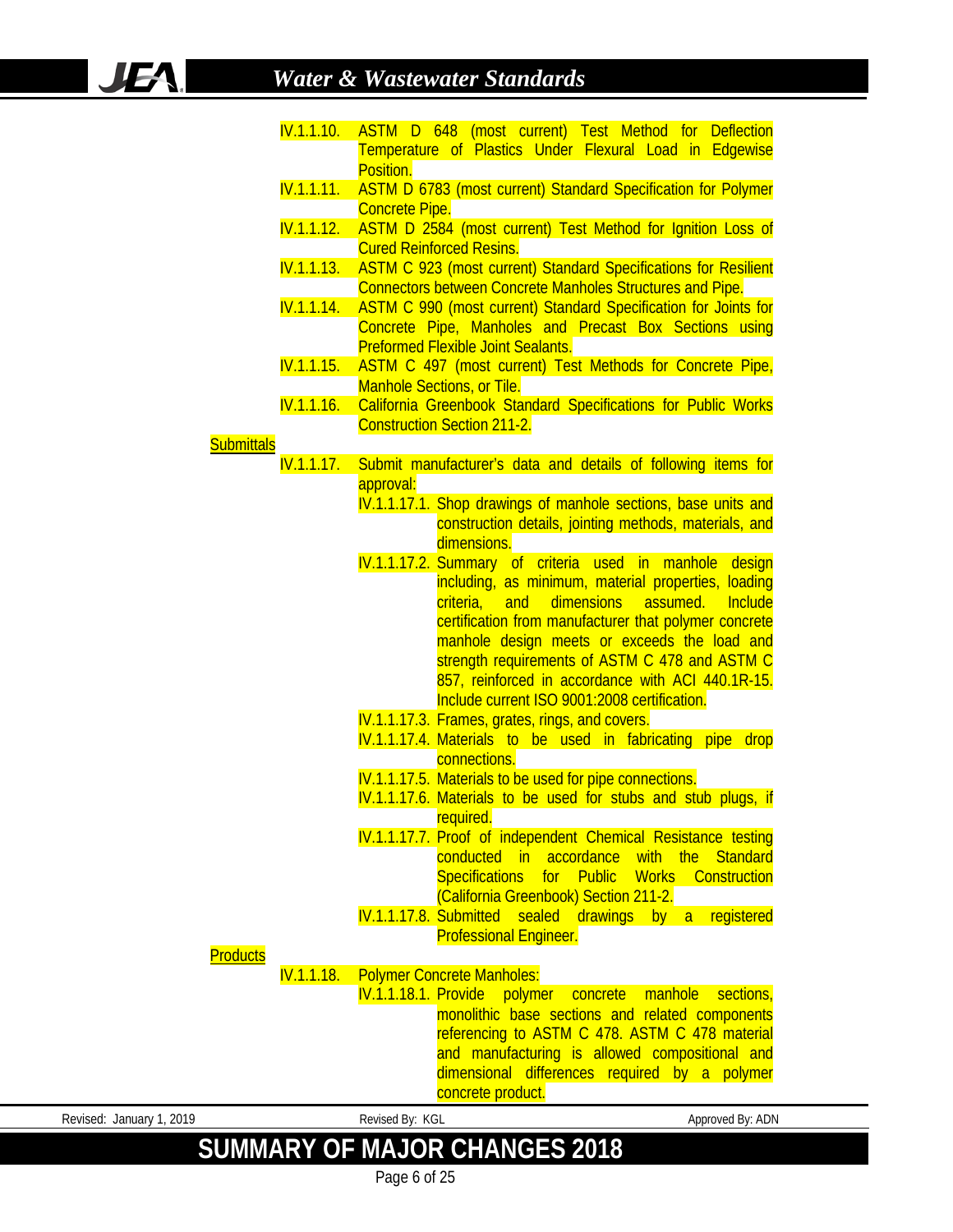JEA.

IV.1.1.18.2. Provide base riser section with monolithic floors,

|                   |                         | unless shown otherwise.                                              |
|-------------------|-------------------------|----------------------------------------------------------------------|
|                   |                         | IV.1.1.18.3. Provide riser sections joined with bell and spigot /    |
|                   |                         | ship-lap design seamed with butyl mastic and or                      |
|                   |                         | rubber gaskets (ASTM C 990) so that on assembly,                     |
|                   |                         | manhole base, riser and top section make a                           |
|                   |                         | continuous and uniform manhole structure.                            |
|                   |                         | <b>IV.1.1.18.4. Construct riser sections for polymer concrete</b>    |
|                   |                         | manholes from standard polymer concrete manhole                      |
|                   |                         | sections of the diameter indicated on drawings. Use                  |
|                   |                         | various lengths of polymer concrete manhole sections                 |
|                   |                         | in combination to provide correct height with the                    |
|                   |                         |                                                                      |
|                   |                         | fewest joints.                                                       |
|                   |                         | IV.1.1.18.5. Design wall sections for depth and loading conditions   |
|                   |                         | with wall thickness as designed by polymer concrete                  |
|                   |                         | manufacturer.                                                        |
|                   |                         | IV.1.1.18.6. Provide tops to support AASHTO HS-20 or HL-93 or        |
|                   |                         | vehicle loading or loads as required and receiving                   |
|                   |                         | cast iron frame covers or hatches, as indicated on                   |
|                   |                         | drawings.                                                            |
| <b>IV.1.1.19.</b> | <b>Design Criteria:</b> |                                                                      |
|                   |                         | IV.1.1.19.1. Polymer Concrete Manhole risers, cones, flat lids,      |
|                   |                         | grade rings and manhole base sections shall be                       |
|                   |                         | designed by manufacturer to meet the intent of ASTM                  |
|                   |                         | C 478 with allowable compositional and sizing                        |
|                   |                         | differences as designed by the polymer concrete                      |
|                   |                         | manufacturer.                                                        |
|                   |                         | IV.1.1.19.2. AASHTO HS-20 or HL-93 design or as required             |
|                   |                         |                                                                      |
|                   |                         | loading applied to manhole cover and transition and                  |
|                   |                         | base slabs                                                           |
|                   |                         | IV.1.1.19.3. Polymer manholes will be designed based upon live       |
|                   |                         | and dead load criteria in ASTM C 857 and ACI 350-                    |
|                   |                         | 06                                                                   |
|                   |                         | IV.1.1.19.4. Unit soil weight of 120 pcf located above portions of   |
|                   |                         | manhole, including base slab projections                             |
|                   |                         | IV.1.1.19.5. Internal liquid pressure based on unit weight of 63 pcf |
|                   |                         | IV.1.1.19.6. Dead load of manhole sections fully supported by        |
|                   |                         | polymer concrete manhole base                                        |
| IV.1.1.20.        | Design:                 |                                                                      |
|                   |                         | V. Polymer Concrete Manhole risers, cones, flat lids, grade          |
|                   |                         | rings and manhole base sections shall be designed by                 |
|                   |                         | manufacturer to meet loading requirements of ASTM C 478,             |
|                   |                         | ASTM C 857 and ACI 350-06 as modified for polymer concrete           |
|                   |                         | manhole design as follows:                                           |
|                   | V.1.1.1.1.              | Polymer Concrete Mix Design shall consist of                         |
|                   |                         | thermosetting resin, sand, and aggregate. No                         |
|                   |                         | Portland cement shall be allowed as part of the mix                  |
|                   |                         | design matrix. All sand and aggregate shall be inert in              |
|                   |                         | an acidic environment                                                |
|                   |                         |                                                                      |

Page 7 of 25

Revised: January 1, 2019 **Revised By: KGL** Revised By: KGL Approved By: ADN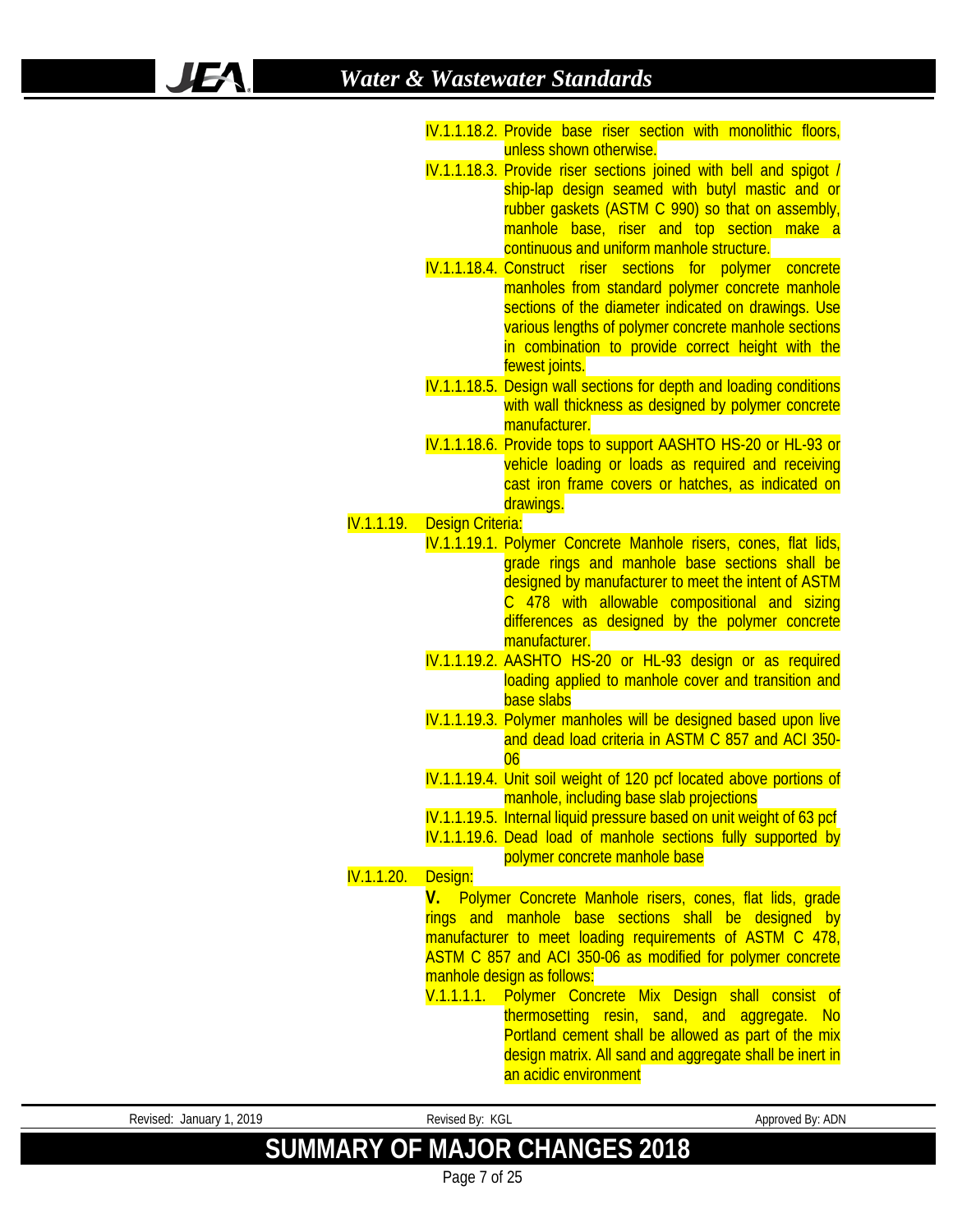| V.1.1.1.2. | Reinforcement - Shall use acid resistant                                                           |
|------------|----------------------------------------------------------------------------------------------------|
|            | reinforcement (FRP Bar) in accordance with ACI                                                     |
|            | 440.1R-06 as applicable for polymer concrete design                                                |
| V.1.1.1.3. | The wall thickness of polymer concrete structures                                                  |
|            | shall not be less than that prescribed by the                                                      |
|            | manufacturer's design by less than 95% of stated                                                   |
|            | design thickness                                                                                   |
| V.1.1.1.4. | Thermosetting Resin - The resin shall have a                                                       |
|            | minimum deflection temperature of 158° F when                                                      |
|            | tested at 264 psi (1.820 mPa) following Test Method                                                |
|            | D 648. The resin content shall not be less than 7% of                                              |
|            | the weight of the sample as determined by test                                                     |
|            | method D 2584. Resin selection shall be suitable for                                               |
|            | applications in the corrosive conditions to which the                                              |
|            | polymer concrete manhole structures will be exposed                                                |
| V.1.1.1.5. | Each polymer concrete manhole component shall be                                                   |
|            | free of all defects, including indentations, cracks,                                               |
|            | foreign inclusions and resin starved areas that, due to                                            |
|            | their nature and degree or extent, detrimentally affect                                            |
|            | the strength and serviceability of the component part.                                             |
|            | Cosmetic defect shall not be cause for rejection. The                                              |
|            | nominal internal diameter of manhole components                                                    |
|            | shall not vary more than 2%. Variations in height of                                               |
|            | two opposite sides of risers and cones shall not be                                                |
|            | more the 5/8 inch. The under run in height of a riser                                              |
|            | or cone shall not be more than 1/4 in/ft of height with a                                          |
|            | maximum of $\frac{1}{2}$ inch in any one section                                                   |
| V.1.1.1.6. | Marking and Identification - Each manhole shall be                                                 |
|            | marked<br>with<br>following information<br>the<br>Manufacturer's name or trademark, Manufacturer's |
|            | location and Production Date                                                                       |
| V.1.1.1.7. | Manhole joints shall be assembled with a bell/spigot                                               |
|            | or shiplap butyl mastic and/or gasketed joint so that                                              |
|            | on assembly, manhole base, riser and top section                                                   |
|            | make a continuous and uniform manhole. Joint                                                       |
|            | sealing surfaces shall be free of dents, gouges and                                                |
|            | other surface irregularities that would affect joint                                               |
|            | <i>integrity</i>                                                                                   |
| V.1.1.1.8. | Minimum clearance between wall penetrations and                                                    |
|            | joints shall be per manufacturer's design                                                          |
| V.1.1.1.9. | Construct invert channels to provide smooth flow                                                   |
|            | transition with minimal disruption of flow at pipe-                                                |
|            | manhole connections. Invert slope through manhole                                                  |
|            | is as indicated on drawings. All precast base sections                                             |
|            | to be cast monolithically. Polymer bench and channel                                               |
|            | are to be constructed with all polymer concrete                                                    |
|            | material. In the event that the manhole bench and                                                  |
|            | invert are to be hand built, utilizing traditional                                                 |
|            | brick and Portland cement mortar, after curing, all                                                |
|            | Class "C" concrete benches, channels, and                                                          |
|            |                                                                                                    |

**SUMMARY OF MAJOR CHANGES 2018**

Revised: January 1, 2019 **Revised By: KGL** Revised By: KGL Approved By: ADN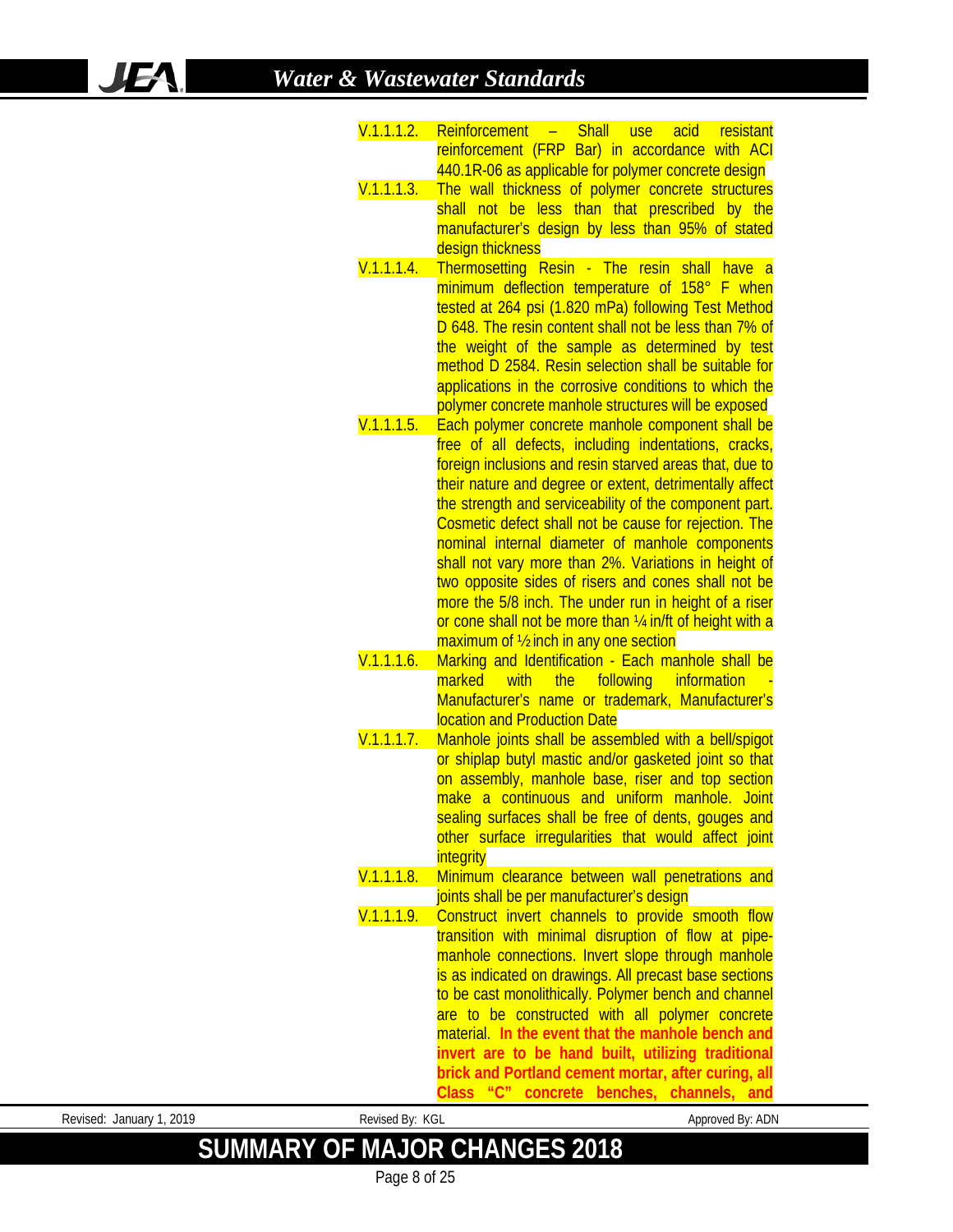**JEA** 

| <b>Quality Control:</b>                       | inverts shall be coated with an approved epoxy<br>coating. Coating shall be applied to all cold joints<br>between horizontal and vertical surfaces.<br>continuing a minimum of six (6") inches up the<br>vertical surface. Extended ballast slab requirements<br>for buoyancy concerns can be addressed with<br>cementitious concrete material.<br>V.1.1.1.10. Provide<br>resilient<br>connectors<br>conforming<br>$\overline{10}$<br>requirements of ASTM C 923 or other options as<br>available. All connectors are to be water tight. Install<br>approved resilient connectors at each pipe entering<br>exiting<br>manholes<br>in accordance with<br>and<br>manufacturer's instructions |
|-----------------------------------------------|--------------------------------------------------------------------------------------------------------------------------------------------------------------------------------------------------------------------------------------------------------------------------------------------------------------------------------------------------------------------------------------------------------------------------------------------------------------------------------------------------------------------------------------------------------------------------------------------------------------------------------------------------------------------------------------------|
| V.1.1.2.                                      | Facility Quality Control should be maintained by adhering to ISO                                                                                                                                                                                                                                                                                                                                                                                                                                                                                                                                                                                                                           |
|                                               | 9001:2008 for manufacturing. All fabricators will be ISO 9001:2008<br>Certified. All fabrication will take place in an all polymer concrete<br>fabrication facility. At no time will the polymer concrete fabrication<br>facility share the facility with a cementitious precast product<br>production facility. Fabricator is also to provide references of 5<br>previous projects in the last 5 years performed with both owner<br>and contractor for reference and review by owner. Polymer<br>concrete shall be cast in a polymer only facility and shall not be<br>manufactured in a cementitious concrete facility                                                                   |
| <b>Grouting:</b><br>V.1.1.3.<br>Manufacturer: | All materials needed for grouting and patching will be a polyester<br>mortar compound provided by the manufacturer or an approved<br>equal by the manufacturer. All holes in sections used for<br>handling and annular spaces, around influent and effluent<br>pipes, shall be filled using the material listed above AND<br>coated with a manufacturer approved compatible epoxy<br>coating.                                                                                                                                                                                                                                                                                              |
| V.1.1.4.                                      | Armorock LLC, Boulder City, Nevada www.armorock.com, 702-<br>824-9702                                                                                                                                                                                                                                                                                                                                                                                                                                                                                                                                                                                                                      |

# V.2. PRECAST CONCRETE WASTEWATER MANHOLES:

Wastewater manhole bases, sections and cones shall conform to the requirements of ASTM C478, "Specification for Precast Reinforced Concrete Manhole Sections" with the exception of Section 10(a), except as modified herein. Cement shall meet the requirements of ASTM C150, "Specification for Portland Cement Type H". Concrete shall meet the minimum requirements for Class "A" as specified in Chapter II. 5. - Section 437- Concrete Work. Minimum wall thickness shall be 1/12 the inside diameter of the manhole in inches plus 1 inch. If requested by JEA, the required minimum strength of concrete shall be confirmed by making and testing 4 standard cylinders at seven days in accordance with Chapter IV. 1. - Section 437- Concrete Work. Rings shall be custom-made with openings to meet indicated pipe alignment conditions and invert elevations. Junction manholes (the manhole closest to the wetwell/pump station) shall be 5 foot diameter (minimum).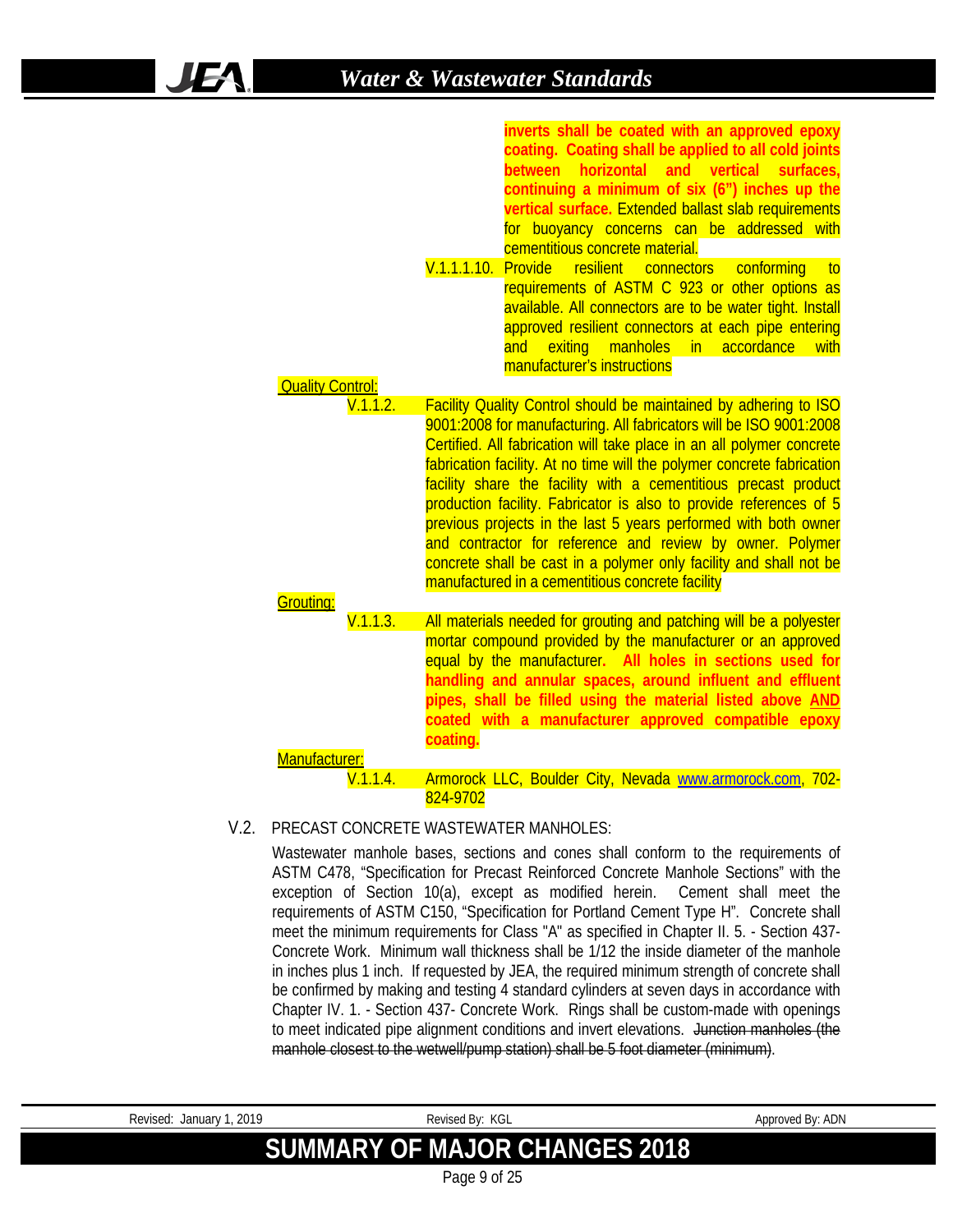# V.2.1. Precast Concrete Manhole Approved Applications:

Reference I.3 Manhole Application Table, approved for new construction with maximum pipe diameter of 12" and depth is 10' or less. If manhole requires inside/outside drop or rehabilitation shall be warranted for 10 years.

# **VI. INSTALLATION**

# VI.1. PRECAST POLYMER AND CONCRETE WASTEWATER MANHOLES:

### Setting Wastewater Manhole Bases:

Wastewater manhole bases shall be set level on bedding consisting of 12 inches (at a minimum) of granular material (57 stone) as detailed in the JEA Water and Wastewater Details. For all manholes deeper than ten (10) feet (from the finish elevation to the invert), the Contractor shall be required to schedule the JEA representative to be in attendance and observe/inspect the bedding foundation prior to the base being set. The JEA representative shall provide written "no objection" to the Contractor for the setting of the manhole base.

#### Installing Manhole Sections:

- VI.1.1.1. During the handling of all manholes, the contractor shall protect the manhole and not allow a chain, cable or other lifting line to damage the joint surfaces. Spreader bars, wood blocks or other devices shall be utilized to prevent damage to the manhole. Any manhole section found to have defects, included but not limited to leaks and cracks shall be removed and replaced.
- VI.1.1.2. The manhole sections shall be set so the manhole will be vertical and with section in true alignment. Construction shall include:
	- VI.1.1.2.1. Cleaning all joint surfaces (remove all sand, oil, debris & other foreign items) and provide additional primer if recommended by the joint manufacturer.
	- VI.1.1.2.2. The joint sealant (Ram-Neck, ConSeal or other JEA approved joint sealant) and the manhole surfaces shall be dry during the installation period (shall not be installed if wet or during rain events).
	- VI.1.1.2.3. Joint sealant is applied to both the top & bottom joint surfaces (Double Ring Method). The joint sealant shall be installed continuously around all joints with the ends placed butt to butt (not overlapped & no open gaps between sealants).
	- VI.1.1.2.4. The excess joint sealant shall be trimmed flush to the inside surfaces of the manhole. Trim the outside surfaces if an exterior joint sealant/tape is applied.
- VI.1.1.3. Apply a special primer and an "Exterior Joint Sealant Membrane" to the outside surfaces of all manhole joints/seams which are located below the top cone section. Apply the primer and joint membrane in accordance with the recommendations of the membrane manufacturer.
- VI.1.1.4. Manholes with leaking joints (infiltration of ground water) will not be accepted by JEA. JEA will not accept leak repairs on new construction of manholes. The leaking manhole is to be removed and replaced.

| KGL<br>201°<br>Revised By:<br>Revised:<br>January <sup>-</sup> | ADN<br>Approved By: |
|----------------------------------------------------------------|---------------------|
| <b>SUMMARY OF MAJOR CHANGES 2018</b>                           |                     |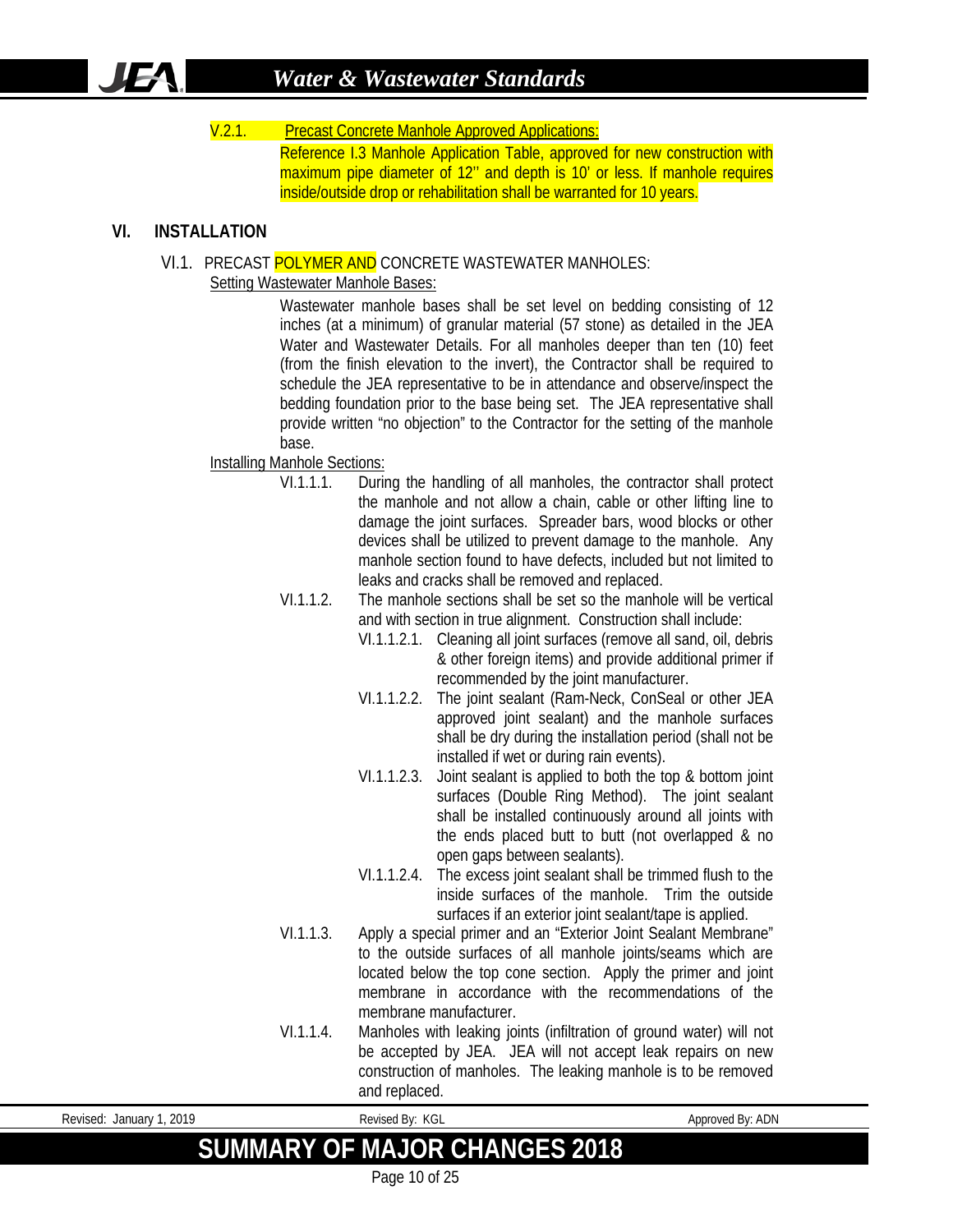VI.1.1.5. The gravity wastewater pipes and rubber boots shall be clean and lubricated during assembly to provide for a leak free connection at the manhole. To protect the inside surfaces of the rubber manhole boots, an epoxy packing grout non-shrink grout (not regular concrete) coated with an **approved compatible epoxy coating** bituminous waterproofing shall be applied to the void/open areas around the boot. All rubber boots observed to be leaking shall be removed and replaced by the Contractor prior to final acceptance by JEA. No repair shall be allowed. All cost for removal and replacement shall not be paid for separately but shall be merged with the associated item of work.

#### Epoxy Packing Grout Metallic Non-Shrink Mortar:

All holes in sections used for handling and the annular space between the wall and entering pipes shall be thoroughly plugged with an **approved epoxy** packing grout non-shrinking mortar or grout applied and cured in strict conformance with the manufacturer's recommendations so that there will be zero leakage through openings and around pipes. The grout shall be finished smooth and flush with the adjoining interior and exterior manhole wall surfaces. Coat packing grout on the interior and exterior surfaces with an approved compatible epoxy coating as specified above.

# VI.2. FLOW CHANNELS:

**JEA** 

.

Flow channels in the manhole base shall be formed of Class "C" concrete, while the manhole is under construction. Flow channels shall be solid concrete or concrete with solid filler blocks. No rubble shall be allowed. Cut off pipes at inside face of the manhole and construct the invert to the shape and size of pipe indicated. All inverts shall follow the grade of the pipe entering the manhole. A change in direction of the wastewater and entering branch or branches shall be laid out in smooth curves of the longest possible radius which is tangent to the center lines of adjoining pipelines. After curing, all Class "C" concrete benches, channels, and inverts shall be coated with an approved epoxy coating. Coating shall be applied to all cold joints between horizontal and vertical surfaces, continuing a minimum of six (6") inches up the vertical surface.

# **VII. GRAVITY WASTEWATER – SECTION 428**

VII.1.1. Lateral Inspection:

All laterals shall be inspected to insure proper connection to the gravity main.

# **VIII. WASTEWATER FORCE MAINS – SECTION 429**

VIII.1.1. Locate Wire Report:

Contractor shall submit for approval a final Locate Wire Report as described in Paragraph III.10.2. of this section prior to substantial completion. The JEA representative shall scan the Locate Wire Report and ensure the documents are filed in the electronic file folder for the project.

VIII.1.2. LOCATE WIRE:

| Revised: January 1, 2019 | Revised By: KGL                      | Approved By: ADN |
|--------------------------|--------------------------------------|------------------|
|                          | <b>SUMMARY OF MAJOR CHANGES 2018</b> |                  |

Page 11 of 25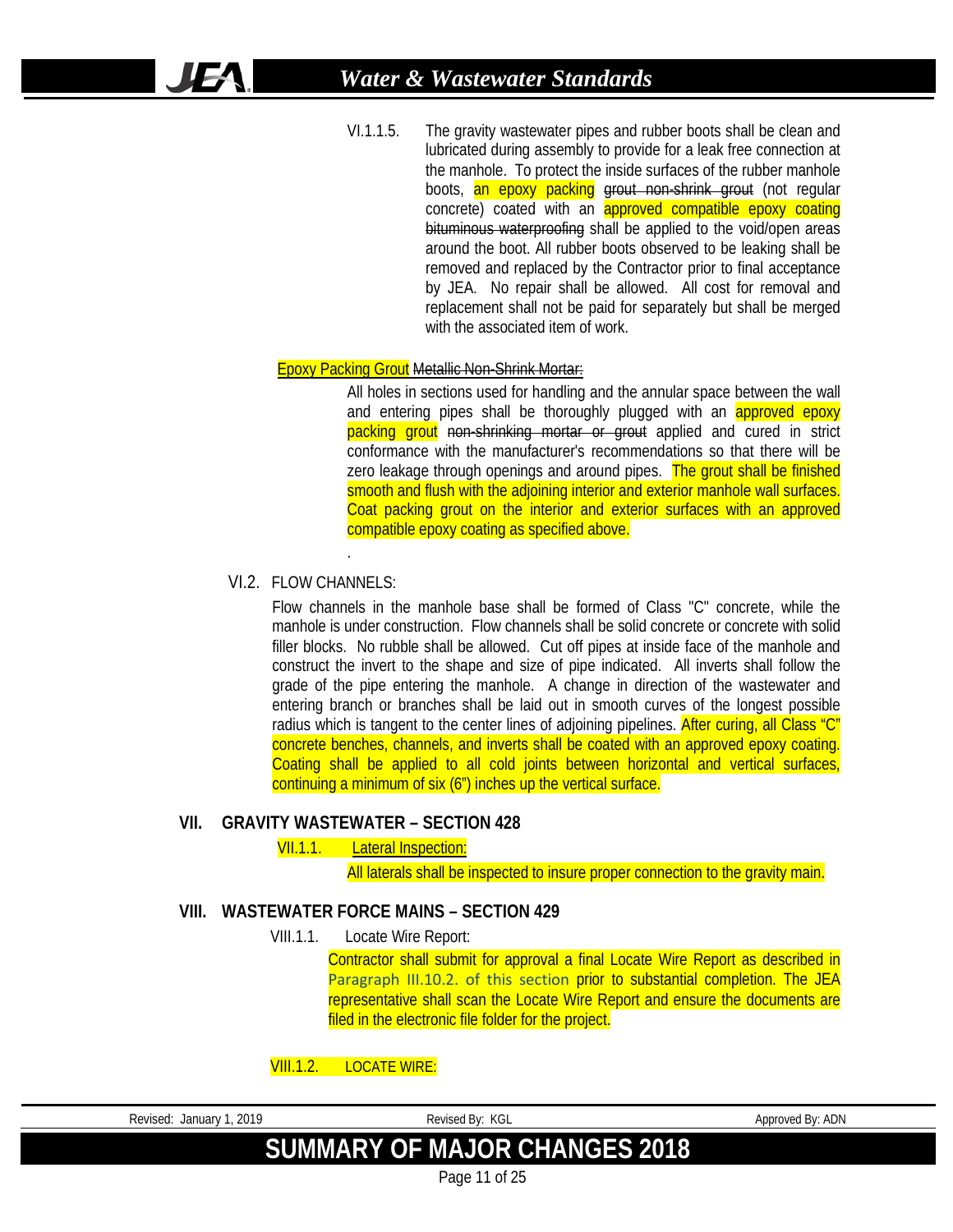|           |                                                    | VIII.1.2.1. Locate wire shall be installed on all PVC, DI and<br>HDPE wastewater force main piping, potable water<br>main piping, reclaimed water main piping, potable<br>water services 10 LF or greater in length, and<br>reclaimed water services 10 LF or greater in length. |
|-----------|----------------------------------------------------|----------------------------------------------------------------------------------------------------------------------------------------------------------------------------------------------------------------------------------------------------------------------------------|
|           | <b>VIII.1.2.2.</b>                                 | No locate wire shall be installed on above ground<br>installations.                                                                                                                                                                                                              |
|           |                                                    | VIII.1.2.3. Refer to details for minimum installation requirements.                                                                                                                                                                                                              |
|           | <b>VIII.1.2.4.</b>                                 | Locate wire shall be 12 gauge, copper wire with .03<br>inches (minimum) HDPE insulation thickness, .141<br>inches (minimum) O.D. rated break load 250 lbs., 30<br>volt, and 21% IACS.                                                                                            |
| VIII.1.3. | The outside color of the wire shall be as follows: |                                                                                                                                                                                                                                                                                  |
|           |                                                    | VIII.1.3.1. Green for wastewater force mains                                                                                                                                                                                                                                     |
|           | <b>VIII.1.3.2.</b>                                 | Blue for potable water mains and services                                                                                                                                                                                                                                        |
|           | <b>VIII.1.3.3.</b>                                 | Purple for reclaimed water mains and services                                                                                                                                                                                                                                    |
|           | <b>VIII.1.3.4.</b>                                 | White for Chilled water lines                                                                                                                                                                                                                                                    |
| VIII.1.4. | Locate wire manufacturers shall be:                |                                                                                                                                                                                                                                                                                  |
|           | <b>VIII.1.4.1.</b>                                 | Copperhead;                                                                                                                                                                                                                                                                      |
|           |                                                    | VIII.1.4.2. Protrace; or,                                                                                                                                                                                                                                                        |
|           |                                                    | VIII.1.4.3. JEA approved equal.                                                                                                                                                                                                                                                  |
|           | <b>EODCE MAIN CONNECTION TO EVICTING MANUOLE,</b>  |                                                                                                                                                                                                                                                                                  |

### VIII.2. FORCE MAIN CONNECTION TO EXISTING MANHOLE:

Where a new force main is connected into an existing manhole the manhole shall be properly prepared to receive the new force main and repaired or replaced as indicated or specified. Replacement manhole shall be Polymer Concrete. Manhole inverts shall be reshaped as required by the new connection to provide a smooth flowing channel of the exact shape of the wastewater to which it connects. Manholes shall receive a protective coating as specified in Chapter IV. 6. - Section 446 of these specifications. An approved gate valve or plug valve must be installed immediately prior to the 45° bends going into the manhole and shall be constructed in accordance with Detail S-18.

# **IX. WASTEWATER VALVES AND APPURTENANCES – SECTION 430**

IX.1. GATE VALVES:

The typical gate valve spacing shall be every 1000 ft. maximum and upstream at branches of intersecting force mains.

# IX.2. COMBINATION AIR VALVES:

| <b>ARV Requirements:</b> |
|--------------------------|
|--------------------------|

IX.2.1. Materials:

| IX.2.1.1. | The ARV body material shall be 316 Stainless Steel    |
|-----------|-------------------------------------------------------|
|           | $(316 S)$ .                                           |
| IX.2.1.2. | Top assemblies, covers, or external parts that attach |
|           | to the outside of the ARV body shall be: 316 SS,      |
|           | polypropylene, polyoxymethylene<br>(OOM)              |
|           |                                                       |

Revised: January 1, 2019 **Revised By: KGL** Revised By: KGL Approved By: ADN **SUMMARY OF MAJOR CHANGES 2018**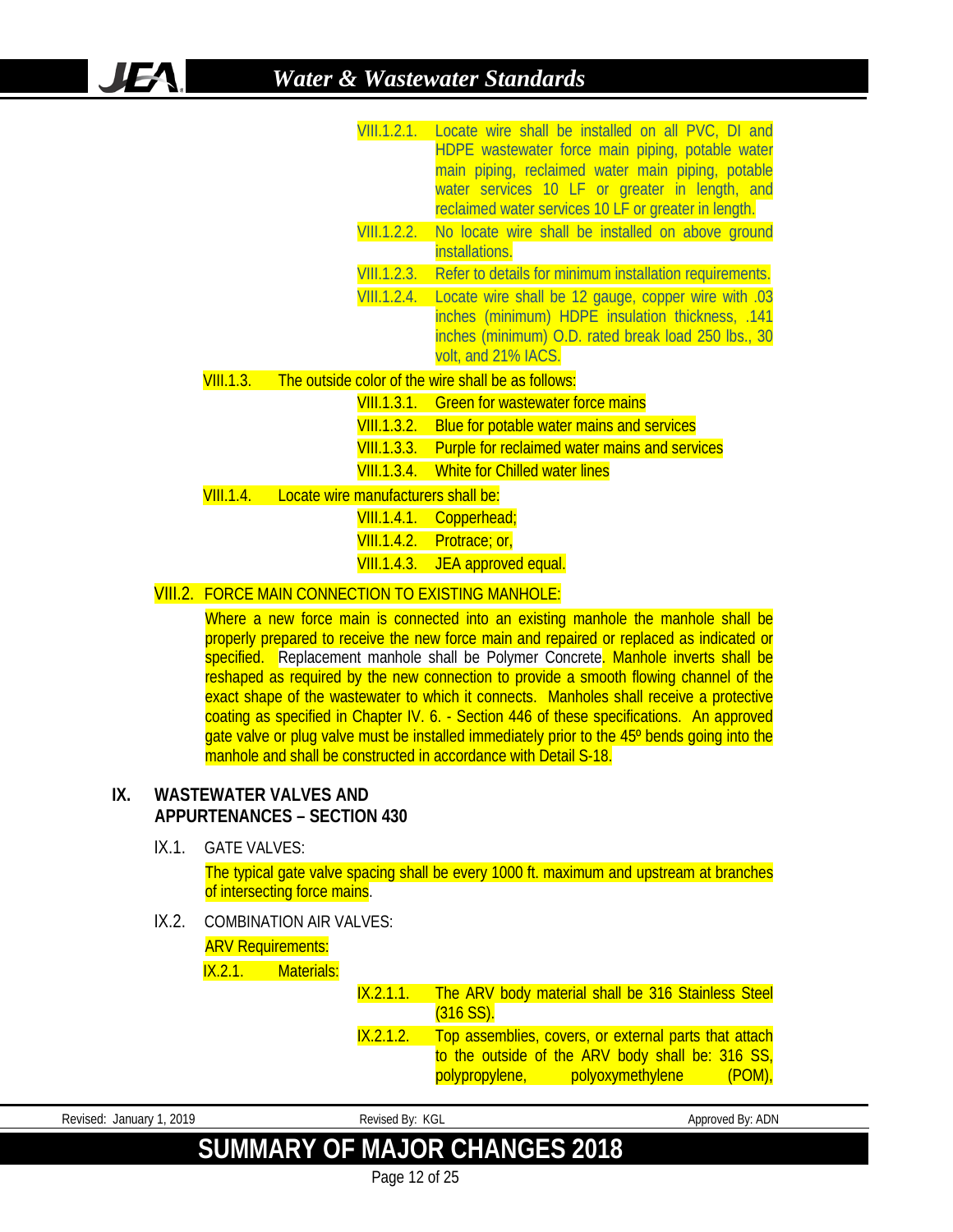**JEA** 

|         |                                    | polyethylene, or acrylonitrile butadiene styrene<br>POLYLAC <sup>®</sup> PA-737.                                                                                                  |
|---------|------------------------------------|-----------------------------------------------------------------------------------------------------------------------------------------------------------------------------------|
|         | IX.2.1.3.                          | ARV float material shall be 316 SS, polyethylene,<br>polypropylene, POM, polyurethane, high-density<br>polyurethane (HDPE), or ethylene propylene diene<br>monomer rubber (EPDM). |
| IX.2.2. | <b>Operational Requirements:</b>   |                                                                                                                                                                                   |
|         | IX.2.2.1.                          | ARV shall have large air / vacuum port to allow large                                                                                                                             |
|         |                                    | volumes of air to be exhausted during pipeline filling<br>and to re-enter the pipeline during draining.                                                                           |
|         | IX.2.2.2.                          | ARV shall have a smaller air release orifice to vent the                                                                                                                          |
|         |                                    | pipeline under normal operating conditions.                                                                                                                                       |
|         | IX.2.2.3.                          | ARV shall be capable of a zero-leakage seal at less                                                                                                                               |
|         |                                    | than 3 psig.                                                                                                                                                                      |
|         | IX.2.2.4.                          | ARV shall have a maximum operating pressure of at                                                                                                                                 |
|         |                                    | least 150 psig.                                                                                                                                                                   |
|         | IX.2.2.5.                          | ARV's 4" to 6" shall be equipped with surge protection                                                                                                                            |
|         |                                    | as furnished by approved ARV manufacturers.                                                                                                                                       |
|         | IX.2.2.6.                          | ARV shall be equipped with backwash appurtenances<br>on the body as furnished by approved ARV                                                                                     |
|         |                                    | manufacturers.                                                                                                                                                                    |
| IX.2.3. | <b>ARV Markings:</b>               |                                                                                                                                                                                   |
|         |                                    | Mark valves per Section 6.1 of ANSI/AWWA C512 and include:                                                                                                                        |
|         | IX.2.3.1.                          | Manufacturer                                                                                                                                                                      |
|         | IX.2.3.2.                          | <b>Model</b>                                                                                                                                                                      |
|         | IX.2.3.3.                          | <b>Inlet Diameter</b>                                                                                                                                                             |
|         | IX.2.3.4.                          | Large Air/Vacuum Port Diameter                                                                                                                                                    |
|         | IX.2.3.5.                          | <b>Small Air Release Orifice Diameter</b>                                                                                                                                         |
|         | IX.2.3.6.                          | <b>Maximum working pressure rating</b>                                                                                                                                            |
|         | IX.2.3.7.                          | <b>Minimum Sealing Pressure</b>                                                                                                                                                   |
|         | IX.2.3.8.                          | <b>Serial Number</b>                                                                                                                                                              |
|         | IX.2.3.9.                          | <b>JEA Asset ID</b>                                                                                                                                                               |
| IX.2.4. | <b>Connection Type and Height:</b> |                                                                                                                                                                                   |
|         |                                    | Connection shall be female National Pipe Thread (FNPT) for 2-inch diameter                                                                                                        |
|         |                                    | inlets and flanged for 3-inch diameter and larger with maximum total ARV                                                                                                          |
|         | height as specified below:         |                                                                                                                                                                                   |
|         | <b>Inlet Size (in)</b>             | <b>Maximum Height (in)</b><br><b>Connection</b>                                                                                                                                   |
|         | <b>NPT</b>                         | 22.0                                                                                                                                                                              |
|         | $\frac{2}{3}$<br>Flanged           | 25.6                                                                                                                                                                              |
|         | Flanged<br>6<br>Flanged            | 34.5<br>40.0                                                                                                                                                                      |
|         |                                    |                                                                                                                                                                                   |
| IX.2.5. | <b>Manufacturers:</b>              |                                                                                                                                                                                   |
|         | are approved ARV models:           | Approved manufacturers include: A.R.I, H-TEC and Vent-O-Mat. The following                                                                                                        |
|         |                                    |                                                                                                                                                                                   |

| Revised: January 1, 2019 | Revised By: KGL                      | Approved By: ADN |
|--------------------------|--------------------------------------|------------------|
|                          | <b>SUMMARY OF MAJOR CHANGES 2018</b> |                  |

Page 13 of 25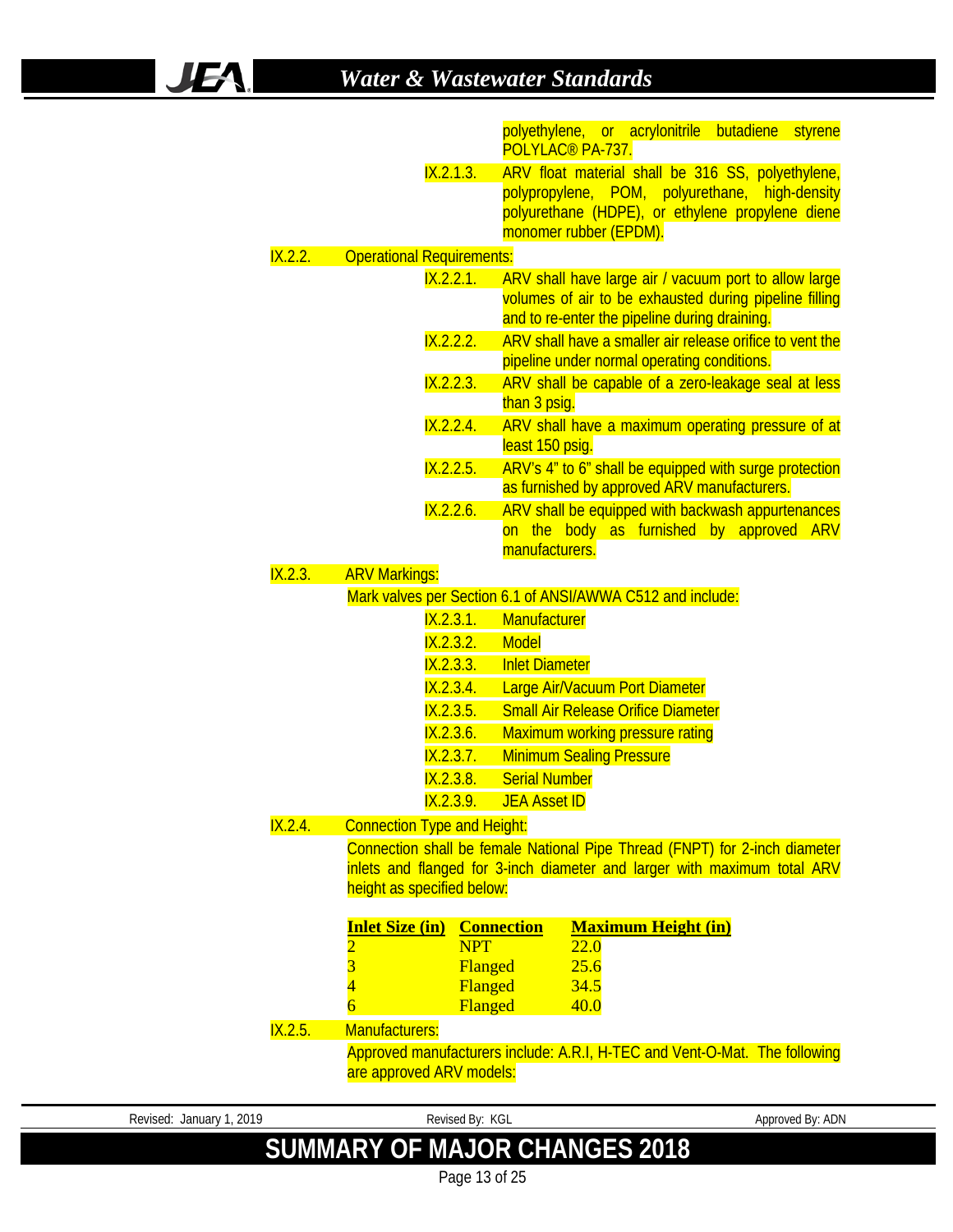# *Water & Wastewater Standards*

IX.2.5.1. A.R.I: models D-25ST and D-26 NS

IX.2.5.2. H-TEC: model 989 (2-inch only) and model 986 (all sizes)

IX.2.5.3. Vent-O-Mat: model RGX II

#### IX.2.6. ARV Heights:

| <b>ARV Height (inches)</b>                                                          |             |      |             |      |       |  |  |
|-------------------------------------------------------------------------------------|-------------|------|-------------|------|-------|--|--|
| <b>3 (NPT)</b><br>$2$ (NPT)<br><b>3 (FLG)</b><br>4 (FLG)<br><b>ARV</b><br>$6$ (FLG) |             |      |             |      |       |  |  |
| <b>ARI D-025-ST</b>                                                                 | 17.9        | 17.9 | <b>18.1</b> | 18.1 |       |  |  |
| <b>ARI D-26 NS</b>                                                                  | 21.8        | 24.4 | 24.4        | 34.5 | 39.4  |  |  |
| <b>VOM RGX II</b>                                                                   | 16.0        |      | 25.6        | 25.6 | 31.45 |  |  |
| <b>H-TEC 989</b>                                                                    | <b>18.9</b> |      |             |      |       |  |  |
| <b>H-TEC 986</b>                                                                    | 24.4        | 24.4 | 24.7        | 24.7 | 24.7  |  |  |

| <b>Total Installed Height (inches)</b> |                                                                            |      |      |      |      |  |  |
|----------------------------------------|----------------------------------------------------------------------------|------|------|------|------|--|--|
| <b>ARV</b>                             | <b>3 (NPT)</b><br><b>2 (NPT)</b><br><b>3 (FLG)</b><br>$6$ (FLG)<br>4 (FLG) |      |      |      |      |  |  |
| <b>ARI D-025-ST</b>                    | 25.1                                                                       | 25.1 | 25.3 | 25.3 |      |  |  |
| <b>ARI D-26 NS</b>                     | 29.0                                                                       | 36.6 | 42.2 | 53.3 | 64.7 |  |  |
| <b>VOM RGX II</b>                      | 23.2                                                                       |      | 43.4 | 44.4 | 56.7 |  |  |
| <b>H-TEC 989</b>                       | 26.1                                                                       |      |      |      |      |  |  |
| <b>H-TEC 986</b>                       | 31.6                                                                       | 36.6 | 42.5 | 43.5 | 50.0 |  |  |

#### IX.2.7. Manufacturer Warranty :

The Manufacturer shall supply to JEA a ten (10) year unconditional warranty. The warranty shall include replacement, delivery and installation.

In most cases, an air release valve shall be utilized in lieu of a combination (air release and vacuum) valve. Combination valves shall only be utilized if a major vacuum condition exist and is specified by the design engineer. This will assist JEA in minimizing wastewater odor complaints within our wastewater service area. See the Approved Materials Manual for a list of approved air valves. For construction standards see Detail S-29.

#### Air Release Valve:

Air release valve shall be 2 inch inlet (minimum), 316 stainless steel internal trim (including float, lever arm, leakage, etc.), 316 stainless steel assembly bolts, stainless steel backwash accessories including quick disconnects and stainless steel ball valves (gate valve are also acceptable). The body of the air valve shall be 316 stainless steel. Short body style shall only be substituted for the standard size when head clearance (for the standard style) is not available.

# Combination Air Valve:

Combination (air release and vacuum release valve) air valves shall meet the requirements as stated above for air release valves, at a minimum.

| .2019<br>Revised:<br>January <sup>,</sup> | KGL<br>Revised Bv <sup>.</sup>       | Approved By: ADN |
|-------------------------------------------|--------------------------------------|------------------|
|                                           | <b>SUMMARY OF MAJOR CHANGES 2018</b> |                  |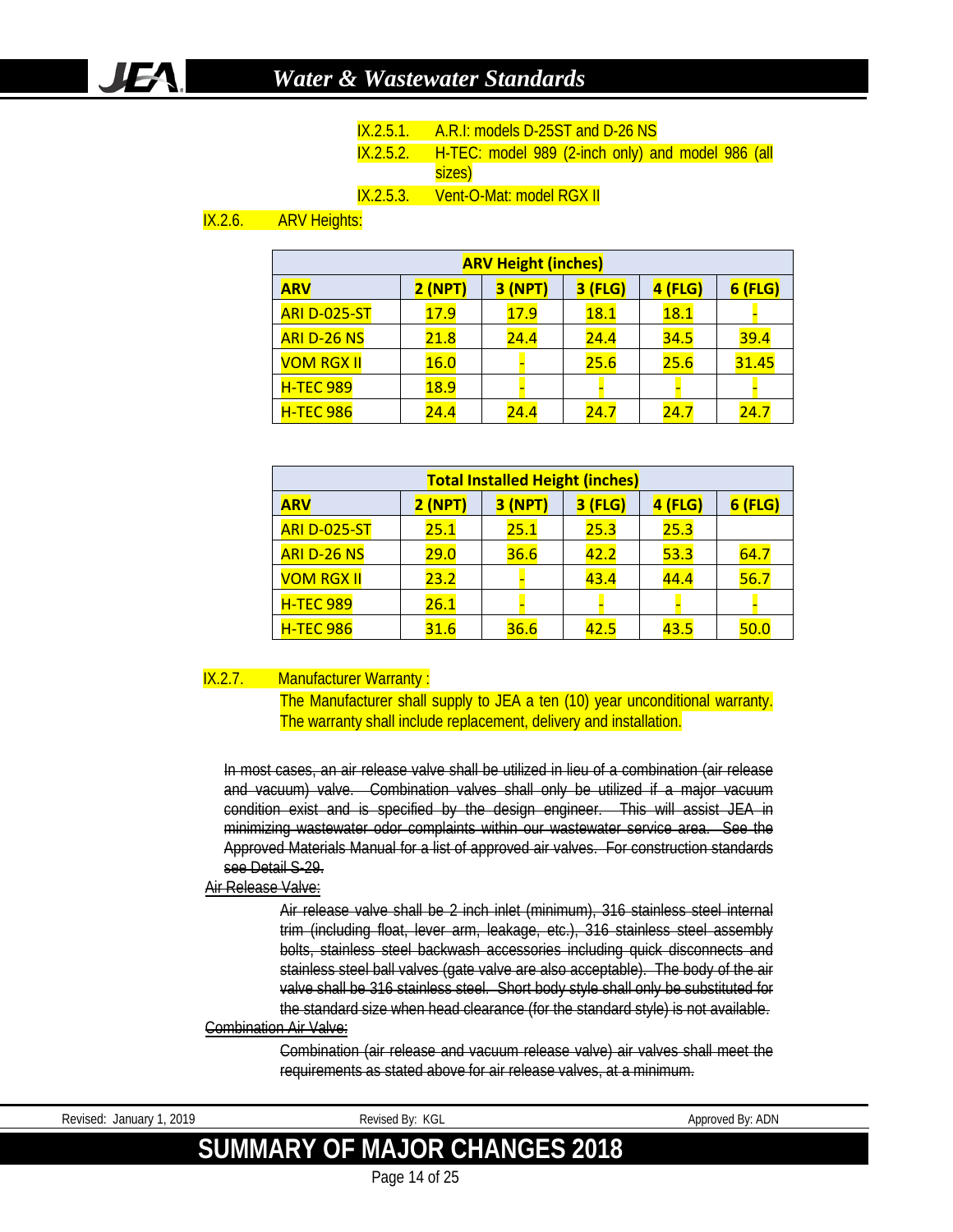# **X. SUBMERSIBLE WASTERWATER PUMPING STATIONS – SECTION 433**

- X.1. WET WELL MANUFACTURER WARRANTY:
	- X.1.1. The Manufacturer shall supply to JEA a fifty (50) year corrosion unconditional warranty. Current JEA approved Pre-cast Concrete manufacturers two (2) year warranty shall be grandfathered in for twelve (12) months. The warranty shall include materials and installation and shall constitute complete replacement and delivery to the site of materials and installation of same to replace defective materials or defective workmanship with new materials/workmanship conforming to the specifications.

#### X.2. AS-BUILT DRAWINGS:

**JEA** 

As-built drawings shall be required on all Wastewater, force main and pump station projects, including projects for JEA, City of Jacksonville, JTA, DOT, private developments (utilities to be dedicated to JEA), and other City Authorities, etc. As-built drawings shall be in accordance with specification Chapter VI. 1. - Section 501, entitled "As-built Drawings" and as defined here-in. As-built drawings shall be reviewed and approved by JEA. The cost to provide as-built drawings shall be included as part of the related work requirements or general conditions for the utility work. The contractor shall submit preliminary "As-Built" drawings to JEA for Development and O & M review prior to pump station pre startup. JEA will review the preliminary pump station "As-Built" during the pre-start-up for accuracy. The preliminary "As-Built" drawing comments will be returned to the contractor following the pre start-up. Once the "As-Built" is finalized and Development has issued the as-built approval letter, the Certificate of Completion (COC) can be processed.

The contractor shall submit preliminary "As Built" drawings to Development for review prior to pump station start-up. JEA will review the pump station "As-Built" during the start-up for accuracy. The "As-Built" drawing comments will be returned to the contractor following the start-up. Once the "AS-Built" is finalized and approved by JEA. Development will process the Certificate Of Completion (COC).

X.3. MATERIALS:

All material shall be free from defects impairing strength and durability and be of the best commercial quality for the purpose specified.

- X.3.1. Unless indicated otherwise on the drawings, all metal components in the wet well, with the exception of pumps and motors shall be 316 stainless steel as specified here in or on the plans.
- X.3.2. The pump supplier to ensure unit compatibility shall supply the pumps, motors and guide rail system.
- X.3.3. Station piping shall conform to JEA Water and Wastewater Standards Chapter IV. 3. - Section 429, entitled Wastewater Force Mains and Chapter IV. - 4. Section 430 entitled Wastewater Valves and Appurtenances. Specifically, station piping for Class I, Class II, Class III and Class IV stations shall be plumbed and aligned according the latest ASTM, AWWA standards, any piping ill-regularities shall be removed and replaced.:

X.3.3.1. Piping within the wet well shall be flanged 316 stainless steel, or piping (schedule 40, one-piece construction with no butt-welds with exception of

Revised: January 1, 2019 **Revised By: KGL** Revised By: KGL Approved By: ADN

# **SUMMARY OF MAJOR CHANGES 2018**

Page 15 of 25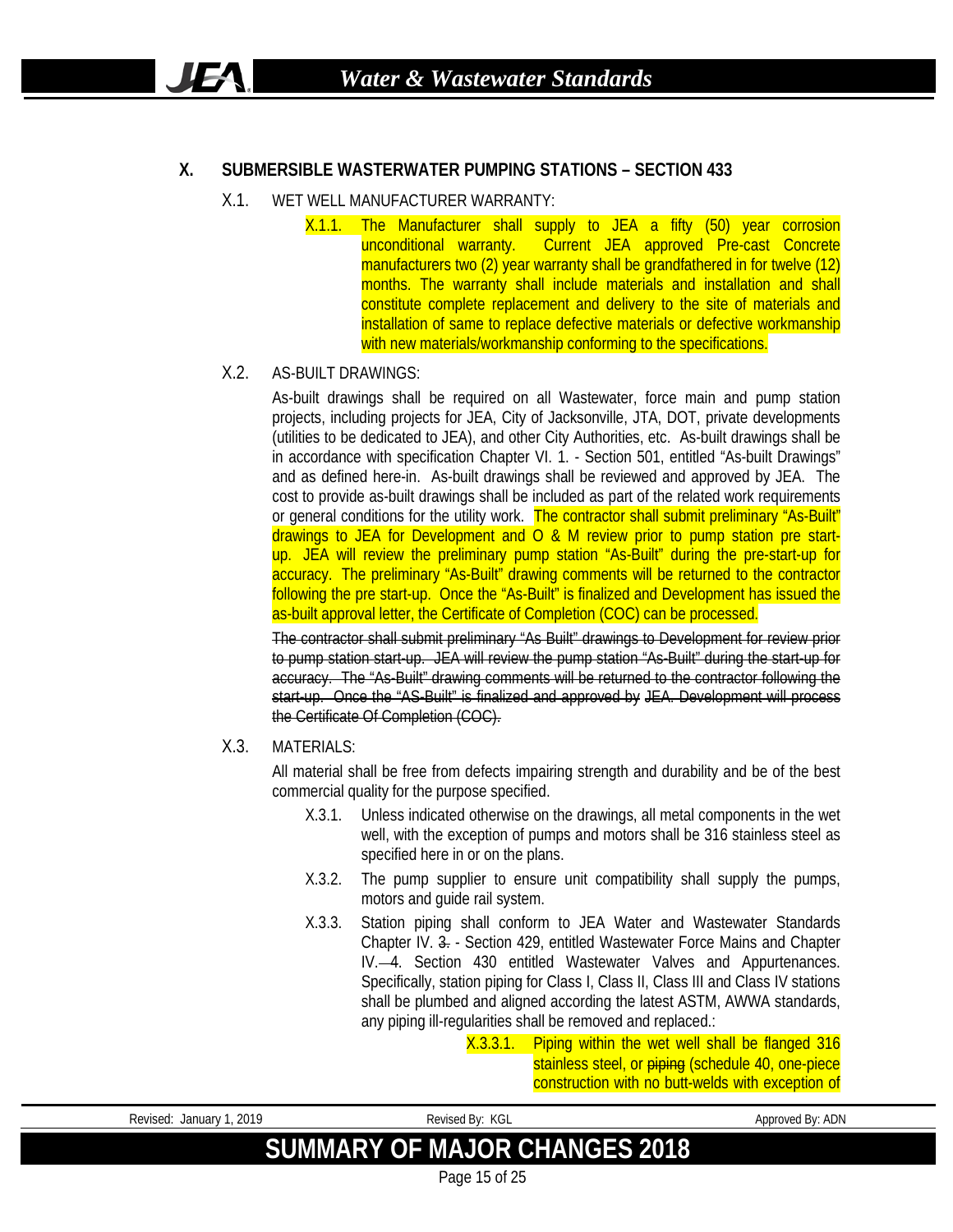pump-out pipe). Fittings within the wet well shall be flanged 316 stainless steel. All nuts, bolts and accessories within the wet well shall be 316 stainless steel. X.3.3.2. Pipe outside of the wet well and above ground shall be 316 stainless steel, (schedule 40, onepiece construction with no butt-welds with exception of pump-out pipe). All bolts, washers and nuts shall be 316 stainless steel, threaded bolts and nuts shall be coated with "Never Seize" type coating. X.3.3.3. Fittings may be 316 stainless steel flanged type manufactured in accordance with ASTM-A774, AWWA C110 of the same raw material and in the same thicknesses as the pipe. Fittings may also be flanged ductile iron with specialty inside coating. The fittings utilized at wastewater pump station sites shall only be flanged stainless steel (no butt weld fittings) or flanged ductile iron with specialty inside coating. The finish on the raw material, manufactured to ASTM A-240 will be No. 1, HRAP (hot rolled annealed and pickled) or better. The finish on the completed pipe and fittings shall be as specified in ASTM A778 and A774, respectively. Transition from PVC to stainless steel flange to mechanical joint.

# X.4. SELECTION OF PUMP STATION STANDARDS:

JEA Pump Station Standards are available in Auto CAD format, on the jea.com website. The selection of a pump station type shall comply with the following:

| Pump<br><b>Station</b><br><b>Type</b> | <b>Pump Station</b><br>Maximum<br>Peak Flow<br>(GPM) | <b>Pump Station</b><br>Maximum ADF, &<br><b>EDU</b> | Emergency<br>Operating<br>Requirements | <b>Odor Control</b><br>Requirements | Additional<br>Design<br>Requirements | <b>Influent Solids</b><br>Removal<br><b>Management</b><br><b>System</b> |
|---------------------------------------|------------------------------------------------------|-----------------------------------------------------|----------------------------------------|-------------------------------------|--------------------------------------|-------------------------------------------------------------------------|
| Class I                               | $0 - 440$ GPM                                        | 174,999 GPD<br>499 EDU                              | Generator or Pump<br>Engine*           | Not required                        | Flow meter and<br>Smart meter.       |                                                                         |
| Class II                              | 441 - 1000 GPM                                       | 175,000 - 436,450 GPD<br>500 - 1247 EDU             | Generator or Pump<br>Engine            | Required<br>III.6.3.9.              | Flow meter and<br>Smart meter        |                                                                         |

| . 2019<br>Revised:<br>January: | Revised Bv: KGL                      | Approved By: ADN |
|--------------------------------|--------------------------------------|------------------|
|                                | <b>SUMMARY OF MAJOR CHANGES 2018</b> |                  |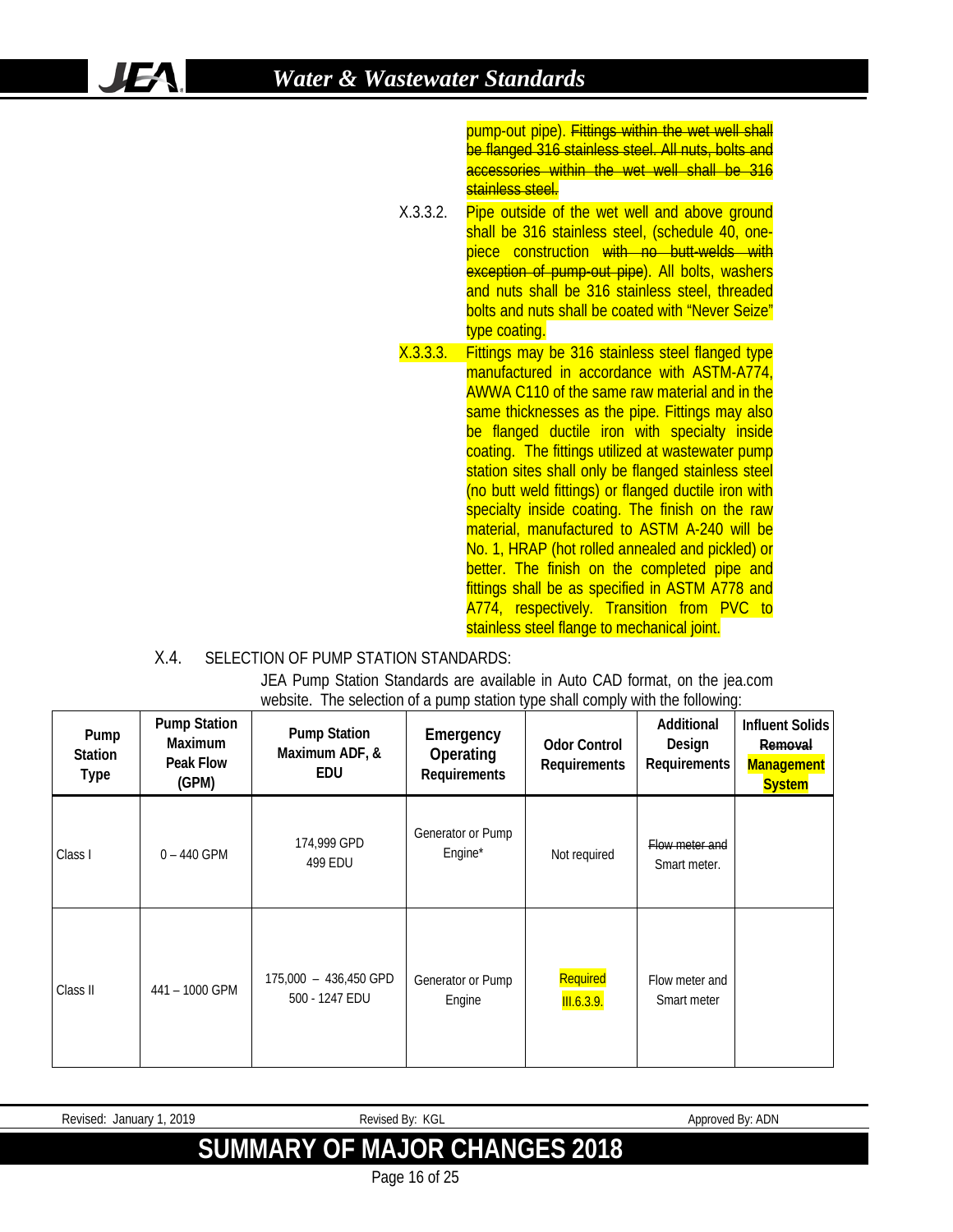| Class III | 1001 - 2000 GPM       | 436,451 - 971,250 GPD<br>$1,248 - 2,775$ EDU | Generator and 2<br>Pump Engines | Required<br>III.6.3.9. | Flow meter and<br>Smart meter<br>Electric power,<br>controls, building<br>with ventilation. | Required<br>111.6.7 |
|-----------|-----------------------|----------------------------------------------|---------------------------------|------------------------|---------------------------------------------------------------------------------------------|---------------------|
| Class IV  | 2001 GPM and<br>Above | 971,250 GPD and above<br>2,775 EDU and above | Generator and 2<br>Pump Engines | Required<br>III.6.3.9. | Flow meter and<br>Smart meter<br>Electric power,<br>controls, building<br>with ventilation. | Required<br>111.6.7 |

\* Exceptions for generators or pony pumps on Class I Stations: shall require a three (3) hour peak flow holding time in the gravity systems. Overflow manholes targeted and overflow retention designed to minimize impact.

- X.4.1. The pump station **Peak Flow** GPM excludes the flow from the permanently installed stand-by pump and any emergency standby by pump.
- X.4.1. All pumping station emergency back-up system, separate or combined, are to be sized to Peak Flow. the same rate as all permanent pumps, pumping simultaneous.
	- X.4.2. All Class One, Class, II, III and IV pumping stations, both rehabilitation and new construction, shall include an ultrasonic or **magnetic** flow meter (indicating, totalizing, data transmission via scada and recording capabilities). Approved ultrasonic manufacturers Flexim – Fluxus-7407 with or JEA equal. Ultrasonic meters shall have 24"Hx24'Wx18"D meter enclosure .1255052 aluminum standard white. Approved enclosure manufacturer Schaefer's. Magnetic flow meters shall have a by-pass configuration located within the fenced area. Approved manufacturers: Khone - Enviromag 2000, Endress+Hauser (EH) – Proline Promag W-400, Siemens Mag 5000/6000 or JEA Equal.
	- X.4.3. All Class Three and Four pumping stations, both rehabilitation and new construction, shall include a magnetic or Uflow meter (indicating, totalizing, data transmission via scada and recording capabilities) with bypass configuration located within the fenced area. Approved manufacturers: Khone - Enviromag 2000, Endress+Hauser (EH) – Proline Promag W-400, Siemens Mag 5000/6000 or JEA Equal.
	- All–Class Three and Four pumping stations, both rehabilitation and new construction, with an influent pipe diameter greater than 30" shall include an influent solids management system. Solids management system shall consist of Dual-Channel mechanic bar screen (0.75" to 1.5" spacing require with debris storage, offsite deposal method and odor control, or

| Revised: January 1, 2019 | Revised By: KGL                      | Approved By: ADN |
|--------------------------|--------------------------------------|------------------|
|                          | <b>SUMMARY OF MAJOR CHANGES 2018</b> |                  |
|                          | Page 17 of 25                        |                  |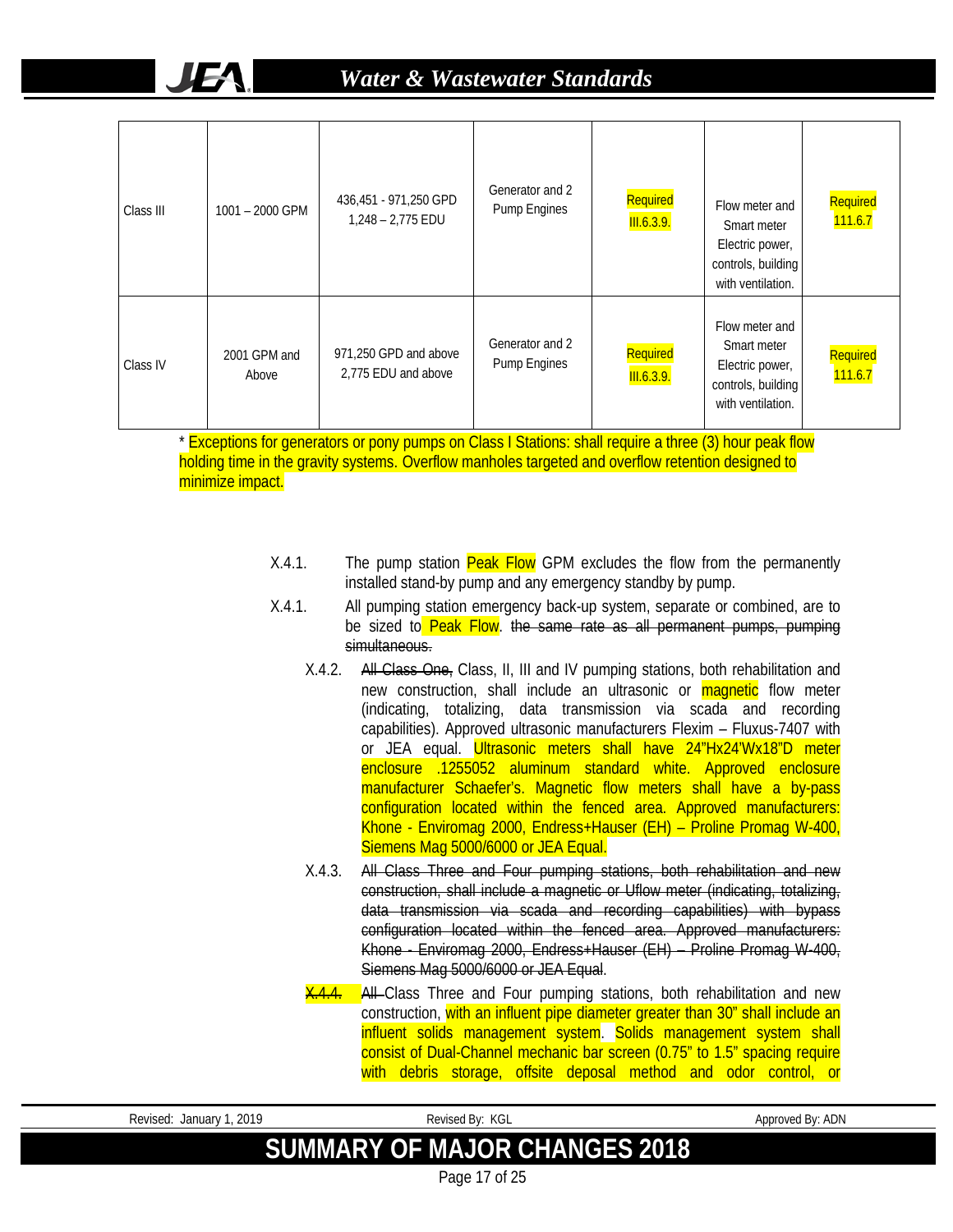# *Water & Wastewater Standards*

Grinder/communicator/macerator, or similar technology approved by JEA, unless exempted by regulating authorities.

- X.4.5. Odor Control Requirements:
	- X.4.5.1. All stations with a maximum peak flow greater than 441 GPM shall include electrical service sizing, 30A breaker, water line, wall penetrations with duct work, all stubbed-out in gravel area for future odor control.
		- X.4.5.2. All stations with a maximum peak flow greater than 1000 GPM shall include an odor control system.

#### **XI. SUBMERSIBLE PUMPS**

- XI.1. OPERATING CONDITIONS AND UNIT SIZES:
	- XI.1.1. Operating conditions and unit sizes shall be as shown on the drawings. Pump shut-off head shall be a minimum of 15% greater than the pump design head for the "all pumps on" condition, such that a pump with a design point of 500- GPM at 100-FT-TDH must provide a shut-off head greater than 115-FT-TDH.The pump design operating conditions shall be within 10% +/- of the best efficiency point, unless otherwise approved by JEA. When possible, the pump selection shall be made in the center of the family of curves

#### XI.1.1. Motors 3600 rpm:

The pump shall be driven by a totally submersible electric motor at 3600 RPM (max.). Pump motor shall be of sufficient horsepower as to be non-overloading over the entire length of the pump curve. The stator housing shall be a watertight casing. Motor insulation shall be moisture resistant, Class F, 180 degree C. at a minimum. All motors shall be VFD rated including class H winding insulation. Motor shall be NEMA Design B for continuous duty at 40 degree C ambient temperature and designed for at least 30 starts per hour. Bearings: shall have a minimum L10 life of 50,000 hours. Seals: tandem seal system consisting of two independent seals manufactured from Tungsten Carbide. Impeller: shall have Hard Iron Impellers (25% chrome cast iron with leading edges hardened to Rc 60) Volutes/suction covers: shall require ASTM A-48, Class 35. Refer to section XI approved materials, plate AS-603

XI.2. PUMP WARRANTY (SOLID HANDLING):

The following warranty conditions shall also apply to existing pump station pump replacements.

XI.2.1. The manufacturer shall warrant to JEA for permanent installation in municipal sewage service non-clog submersible pump and motor against defects in materials and workmanship including normal wear and tear to the following parts for a period of 5 years, mechanical seals, bearings, shafts, motor electrical cables and motor stators. The warranty shall include no less than 100% coverage for original equipment manufacturer (OEM) parts and in-shop labor for pump/motor repairs for the full 5 years at NO COST to JEA.

| 2019<br>Revised:<br>January: | Revised By: KGL               | Approved By: ADN |
|------------------------------|-------------------------------|------------------|
|                              | SUMMARY OF MAJOR CHANGES 2018 |                  |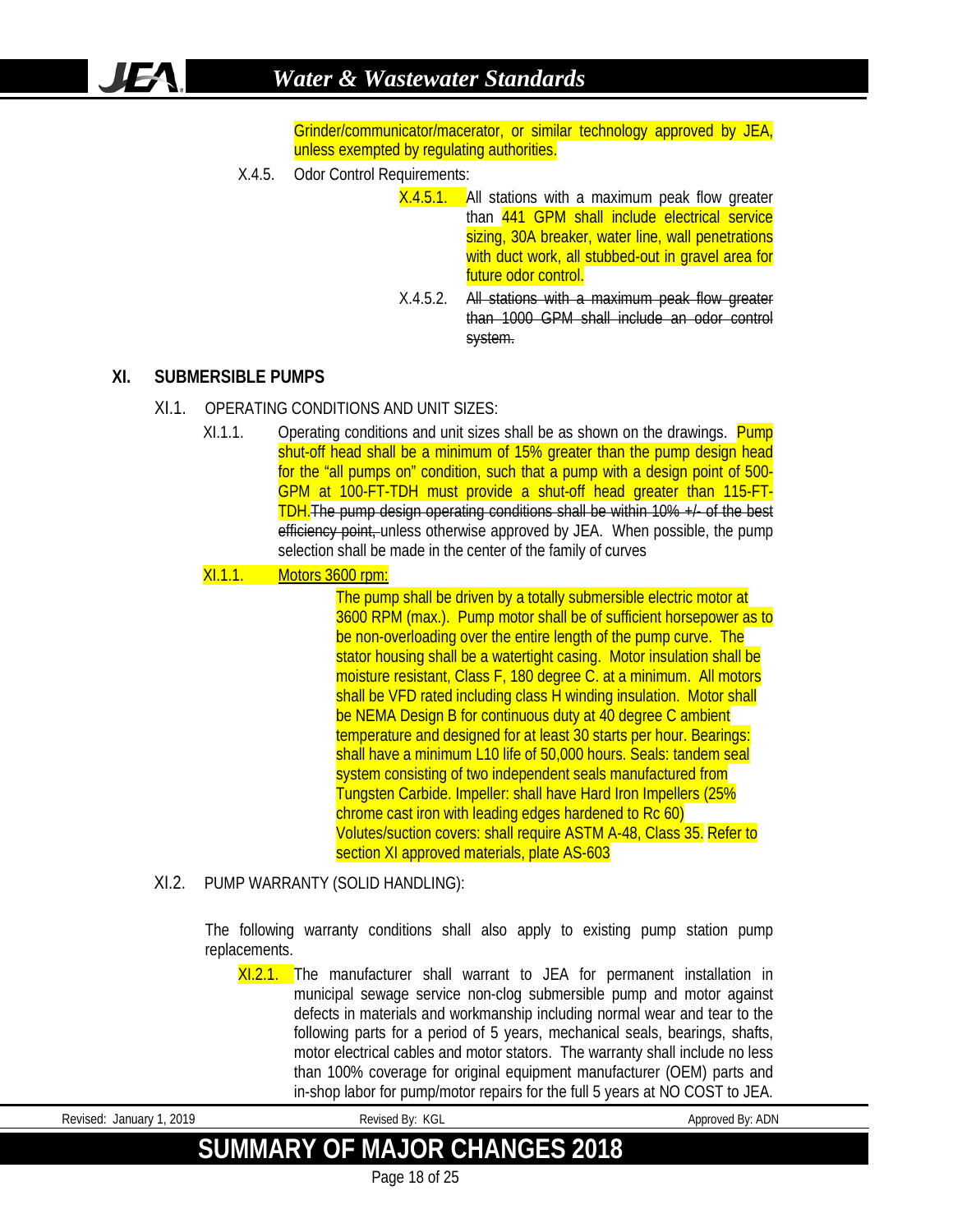This warranty shall not apply to parts that fail due to abuse, neglect, mishandling, or acts of God. The warranty period shall commence upon the date of final acceptance for the pumping station and/or of the replacement pump by JEA. Note: Sand, rags and other debris is normal in JEA's service area, JEA shall allow no exceptions on pump failures within the 5 year warranty for this reason.

# **XII. FRAME AND COVERS**

 $\boldsymbol{\mu}$ 

Access frame and covers shall be suitable size for pumping units furnished and shall be constructed of skid-proof aluminum with a minimum load rating of 300 lbs. /sq. ft. or H-20 traffic loading when called for on the drawings. Frame and covers shall be furnished complete with stainless steel staple assembly (NOT RECESSED) for the locking mechanism, hold-open device, upper guide holder and cable holder. If door is not within a private fenced area, the locking mechanism shall be recessed type. Access covers shall be double door for duplex stations and triple door for triplex stations. Access covers shall be hinged to open as indicated on the drawings. Hatches shall be sized to provide a 4-inch minimum clearance between hatch and pump volute (measured from all sides and includes the pump and rail system).

Minimum size total hatch opening shall be  $\frac{36-42}{3}$  inches by 48 inches for duplex stations and  $\frac{36-42}{3}$ inches by 96 inches for triplex stations. Class One pump station hatches shall be sized to adequately remove pumps and shall not be required to adhere to the minimum size requirements. All hinges, fasteners and miscellaneous hardware shall be 316 stainless steel. For tamper proof and security purposes, the hinges shall be bolted to the door(s) with stainless steel carriage bolts and nuts. The nuts shall be welded to the bolts on both the door(s) and frame with 316L. JEA will provide pad locks, as required.

### XII.1. STATION ELECTRICAL SERVICE

The Contractor shall provide complete new electrical service for each lift station, including coordination of electrical service selection and approval by JEA and the serving electrical utility company. Each lift station electrical service shall include complete primary and secondary electrical service equipment, metering and installation in accordance with these standards and the serving electrical utility company requirements.

- XII.1.1. Unless specifically unavailable from the serving electrical utility company, the electrical service to each lift station shall be three phase. The basis of design lift station electrical service to be requested from the serving electrical utility company shall be as follows:
	- XII.1.1.1. 20 HP and below: 240/120 volt, 3 phase, open delta, full voltage motor starting, 15 starts per hour for 1800 or 30 starts hour 3600 rpm pumps
	- XII.1.1.2. 21 HP thru 40 HP: 480/277 volt, 3 phase, wye, full voltage motor starting, 15 starts per hour for 1800 or 30 starts hour 3600 rpm pumps
	- XII.1.1.3. 41 HP and above: 480/277 volt, 3 phase, wye, reduced voltage motor starting, 10 15 starts per hour for 1800 or 30 starts hour 3600 rpm pumps
- XII.1.2. Electrical service size shall be based on these standards and N.E.C. requirements. The minimum electrical service size shall be<sup>200</sup> 400 amps. Where the electrical service requirements exceed 100 amps, but are less than or equal to 200 amps, the electrical service size shall be 200 amps. Where the electrical service requirements exceed 200 amps, but are less than or equal to.

| January 1, 2019<br>Revised: | Revised By: KGL               | Approved By: ADN |
|-----------------------------|-------------------------------|------------------|
|                             | SUMMARY OF MAJOR CHANGES 2018 |                  |

Page 19 of 25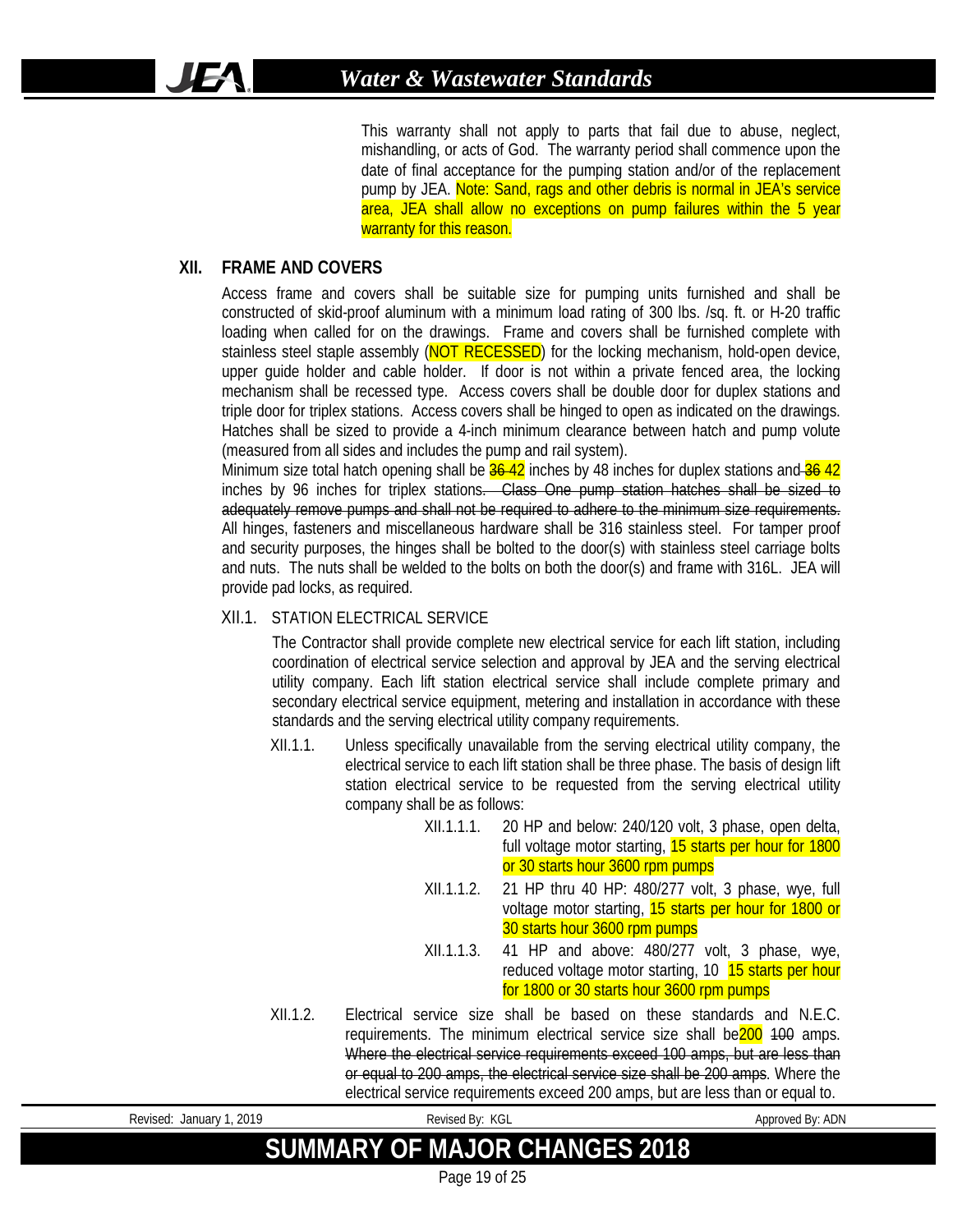# *Water & Wastewater Standards*

# XII.1.1. Generator Disconnect Switch: Manual Transfer Switch: A NEMA 3R enclosed generator disconnect manual transfer switch shall be supplied and sized as follows. XII.1.1.1. Approved manufacturer: Eaton quick-connect double-throw (QCDT) safety switch or approved equal. XII.1.1.2. The Generator Disconnect Switch shall be sized greater than or equal to the current rating of the Main Circuit Breaker but not larger than 400A. The Manual Transfer Switch 200 or 400 amps

the main breaker. XII.1.1.3. The generator disconnect manual transfer switch shall not be required, ONLY if a generator set is installed on site. Contact grid coordinator.

shall be equal to or greater than current rating of

# **XIII. PRECAST CONCRETE AND POYLMER CONCRETE WET WELLS**

# XIII.1. PRECAST CONCRETE MATERIALS:

Wet well bases, sections and miscellaneous structures shall conform to the requirements of ASTM C478 (specification for precast concrete manhole sections and structures) except as modified herein. Cement shall meet the requirements of ASTM C150 (specification for Portland cement, type II). Concrete shall meet the minimum requirements for Class "A" as specified in JEA Water and Wastewater Standards Chapter II. 5. - Section 437- Concrete Work. Minimum wall thickness shall be 1/12 the inside diameter in inches plus 1 inch. Rings shall be custom-made with openings to meet indicated pipe alignment conditions and invert elevations. The Contractor shall submit shop drawings consisting of manufacturer's standard details of various sections, for approval, before placing order for structures.

# XIII.2. POLYMER CONCRETE MATERIALS:

Wet well bases, sections and miscellaneous structures shall conform to the requirements of JEA Specification Chapter IV. 1. - Section 427 shall be custom-made with openings to meet indicated pipe alignment conditions and invert elevations. The Contractor shall submit shop drawings consisting of manufacturer's standard details of various sections, for approval, before placing order for structures.

# XIII.3. BASES:

W.,

Bases for wet wells shall be cast integrally with the bottom section. The base section shall be set in a 12-inch (minimum) leveling course of granular material (57 stone) as shown on the drawings. For concrete base and riser's the reinforcing steel reinforcement shall be designed, signed and sealed by a Florida Registered Structural Engineer and shall be submitted with the shop drawings.

# XIII.3.1. EXTERIOR JOINT SEALANT MEMBRANE, TAPE:

#### General:

All exterior joints of precast concrete wet well shall be sealed with a 12-inch wide (minimum) exterior joint sealant membrane tape.

#### Manufacturer:

All exterior joints of precast concrete wet wells shall be sealed with one 18 inch wide (minimum) exterior joint sealant membrane centered on joint. The tape shall

| January 1, 2019<br>Revised: | Revised By: KGL                      | Approved By: ADN |
|-----------------------------|--------------------------------------|------------------|
|                             | <b>SUMMARY OF MAJOR CHANGES 2018</b> |                  |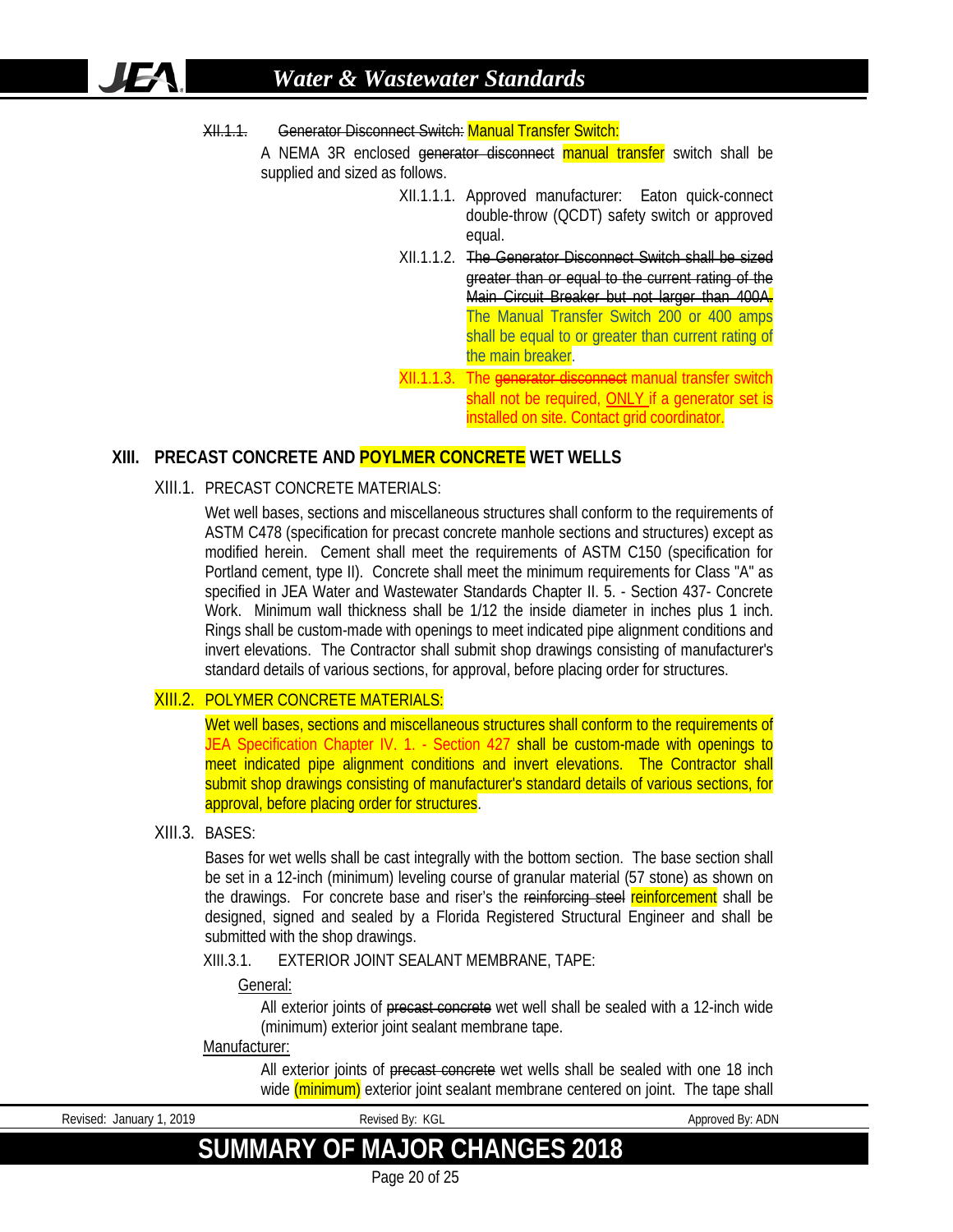be capable of sealing joints against groundwater infiltration. The installation of the membrane shall be in conformance with the recommendations of the manufacturer. Surface must be smooth, clean, dry and free of voids, loose aggregate, dirt or other matter that will hinder the adhesion of the membrane. A primer shall be used in accordance with the recommendations of the membrane manufacturer. If recommended by the manufacturer, heat shall be applied to all areas being sealed. The membrane shall be the type listed in the JEA Water and Wastewater Approved Materials Manual (See AS-501, but utilize 12 inch wide tape).

#### XIII.4. CORROSION PROTECTION PRECAST CONCRETE:

**JEA** 

1. Precast concrete wet well interior shall be lined as specified in JEA Water and Wastewater Standards Chapter IV. 6. - Section 446 Specialty Coatings and Linings. The exterior of the wet well (below grade), shall be given two coats of bituminous water proofing materials which meets the coating requirements as specified for sewage manholes (Specification Chapter IV. 1. - Section 427).

XIII.5. CORROSION PROTECTION POLYMER CONCRETE:

Precast polymer concrete wet well shall be utilized to provide corrosion protection.

# XIII.6. PRECAST CONCRETE MANHOLES POLYMER CONCRETE MANHOLES

2. The precast polymer concrete junction manholes (nearest wet well) and all precast polymer concrete manholes receiving force mains shall conform to the JEA Water and Wastewater Standards Chapter IV. 1. - Section 427-Manholes and shall be lined as specified in JEA Water and Wastewater Standards Chapter IV. 6. - Section 446 - Specialty Coatings and Linings. Junction manholes for pump stations shall be 5 feet inside diameter minimum.

# **XIV. IN-LINE BOOSTER WASTEWATER PUMPING STATIONS - SECTION 435**

XIV.1. CRITERIA FOR AN IN-LINE BOOSTER WASTEWATER PUMPING STATION:

| Pump<br><b>Station</b><br><b>Type</b> | <b>Pump Station</b><br>Maximum<br>Peak Flow<br>(GPM) | Emergency<br>Operating<br>System<br>Required | Additional<br>Design<br>Requirements |
|---------------------------------------|------------------------------------------------------|----------------------------------------------|--------------------------------------|
| <u>Class Two</u>                      | AA1                                                  | Generator or Pump                            | <b>Flow meter and</b>                |
|                                       | <del>1000 GPM</del>                                  | <u>Enaine</u>                                | <b>Smart meter</b>                   |

| Revised: January 1, 2019 | Revised By: KGL                      | Approved By: ADN |
|--------------------------|--------------------------------------|------------------|
|                          | <b>SUMMARY OF MAJOR CHANGES 2018</b> |                  |
|                          | ------<br>$\sim$                     |                  |

Page 21 of 25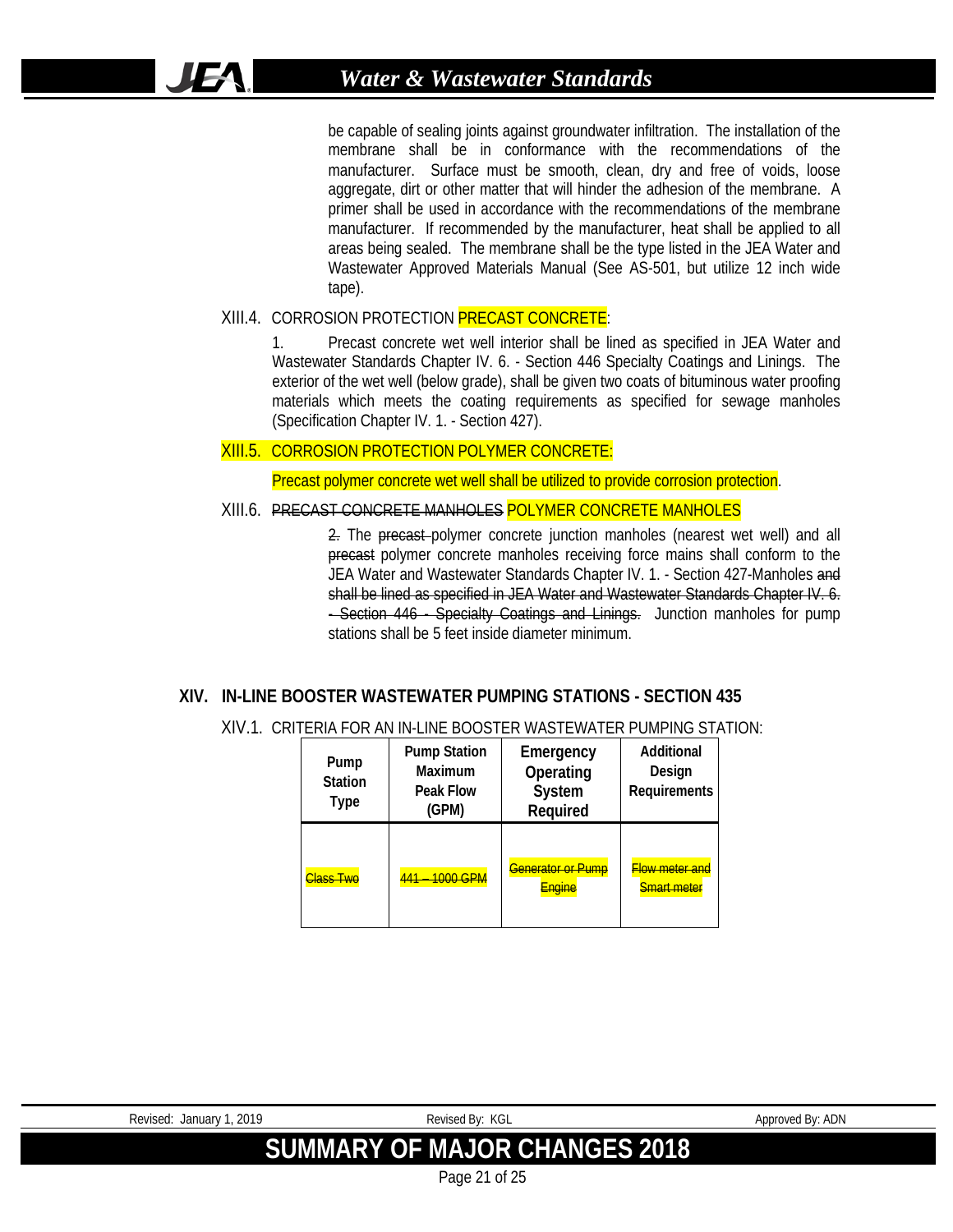| lace T     | 1001<br>2000 GPM      | <u> Aenerator and</u><br><del>ump Enginc</del> | <del>Flow meter an</del><br><u> Smart motor</u><br><u> Electric nower</u><br>controls, buil<br><del>with ventilatior</del> |
|------------|-----------------------|------------------------------------------------|----------------------------------------------------------------------------------------------------------------------------|
| Class Four | 2001 GPM and<br>Above | Generator and 2<br>Pump Engines                | Flow meter and<br>Smart meter<br>Electric power,<br>controls, building<br>with ventilation.                                |

III.5.1. The use of an in-line booster wastewater pumping station is intended to serve areas within the sewer collection systems that have a large basin area and long force mains. Criteria for the selection of an in-line booster station includes a location where all flow is pumped to the site, no influent gravity flow, no system storage available, and a minimum pumping capacity of 2001 441-gpm. JEA will have the final approval on the use of and in-line booster station.

# XIV.2. DRY PIT PUMPS

# XIV.3. OPERATING CONDITIONS AND UNIT SIZES:

Operating conditions and unit sizes shall be as shown on the drawings. Pump shutoff head shall be a minimum of 15% greater than the pump design head for the "all pumps on" condition, such that a pump with a design point of 500-GPM at 100-FT-TDH must provide a shut-off head greater than 115-FT-TDH.The pump design operating conditions shall be within  $10\% +1$  of the best efficiency point, unless otherwise approved by JEA. JEA will provide collection system pressure information to aid in the design and selection of the pumps.

# XIV.4. PUMP STATION ELECTRICAL REFER TO SECTION - 433

# **XV. EMERGENCY GENERATOR (LESS THAN 600 KW) – SECTION 472**

XV.1. CHAPTER REVISED:

Shared Services Generator Specifications. Refer to [https://www.jea.com/Engineering\\_and\\_Construction/Facilities/](https://www.jea.com/Engineering_and_Construction/Facilities/) Contact information for the Project Administrator: Byrd, Benjamin J. [byrdbj@jea.com](mailto:byrdbj@jea.com)  Office: 904-510-6966

**SUMMARY OF MAJOR CHANGES 2018**

Page 22 of 25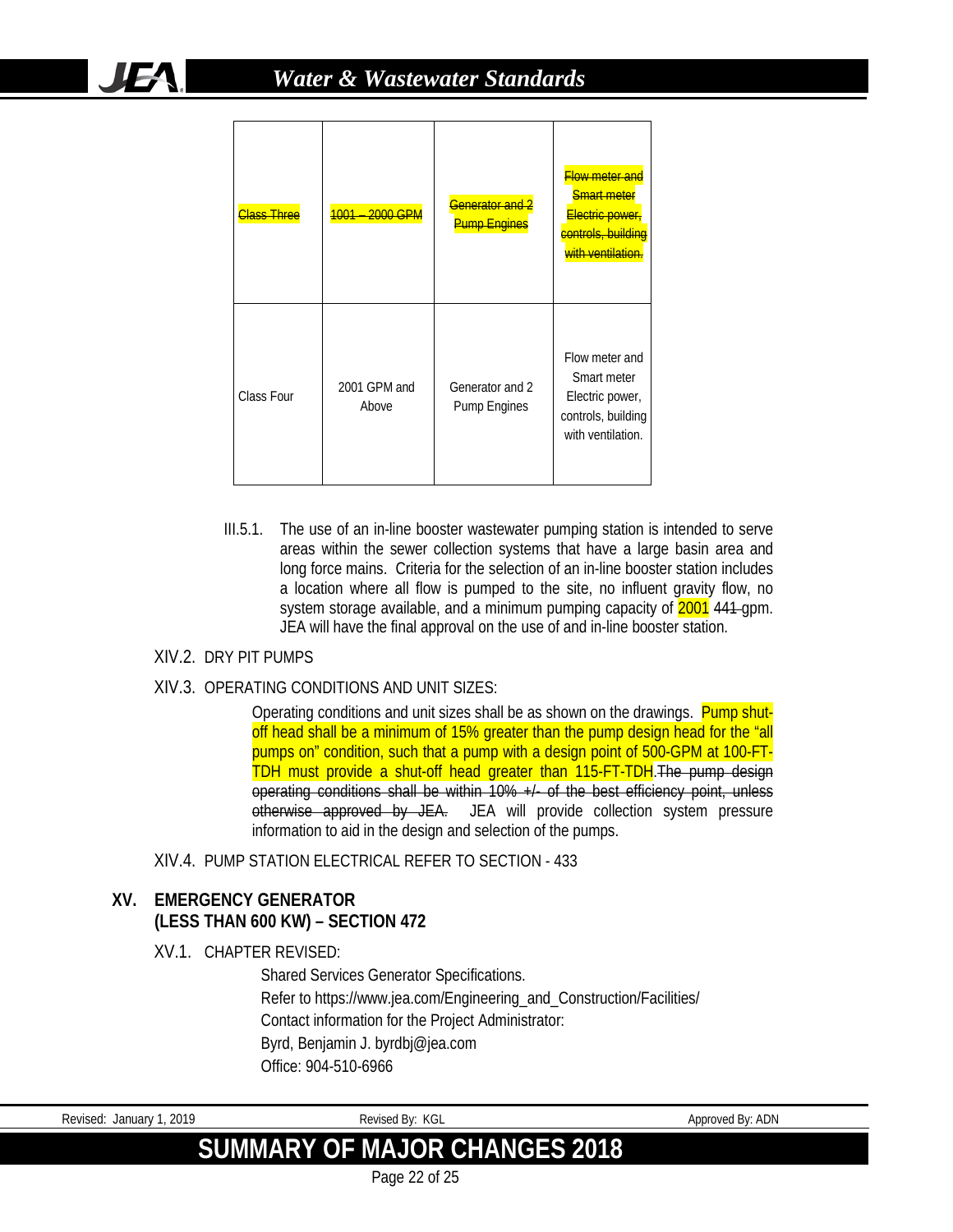# **XVI. AS-BUILT DRAWINGS – SECTION 501 (REWRITE)**

# **XVII. HORIZONTAL DIRECTIONAL DRILLING – SECTION 750 (SMALL DIAMETER PIPE 12 INCHES OR LESS)**

XVII.1. SWABBING

**JEA** 

The purpose of swabbing a new pipeline is to conserve water while thoroughly cleaning the pipeline of all foreign material, sand, gravel, construction debris and other items not found in a properly cleaned system. Prior to pressure testing of a new pipeline swabbing shall be utilized **as specified on the** construction plans for each project. Swabbing details, Chapter VIII, Plates W-45, W-45A, W-45B, W-45C and W-45D.

# **XVIII. HORIZONTAL DIRECTIONAL DRILLING – SECTION 755 (LARGE DIAMETER PIPE GREATER THAN 12 INCHES)**

XVIII.1.SWABBING

The purpose of swabbing a new pipeline is to conserve water while thoroughly cleaning the pipeline of all foreign material, sand, gravel, construction debris and other items not found in a properly cleaned system. Prior to pressure testing of a new pipeline swabbing shall be utilized as specified on the construction plans for each project. Swabbing details, Chapter VIII, Plates W-45, W-45A, W-45B, W-45C and W-45D.

#### **XIX. MEASUREMENT AND PAYMENT – SECTION 801**

- XIX.1.1. Installation of silt fence and other erosion, sedimentation protection and control devices.
- XIX.2. TEMPORARY SAMPLE TAPS:
	- XIX.2.1. The quantity to be paid will be the actual number of each size and type of sample tap installed and removed. A sample tap utilizing alternative methods (type) will include a sample tap utilizing a new 1 inch water service or a plug at flushing location (see W-24 and W-24A details). There shall be no payment made for temporary sample taps utilizing alternative methods unless this item is specifically listed on the bid form. The cost of a temporary sample tap utilizing alternative methods shall be included in the unit price of the piping. Payment for a temporary sample tap as shown on Detail W-25 or W-26 will be made at the Contract Unit Price and shall be full compensation for the item of work including furnishing and installing, complete, all necessary piping; service saddle; corporation stop; plug; bushings; bends; tees; smooth hose, hose bib; gate valve, furnishing all material, labor, tools and equipment and all incidental and related work required to complete the item.

# **XX. WATER AND RECALIMED CONSTRUCTION DETAILS**

XX.1.1. W-9 added note stating the reducer only required if approved by a JEA representative

| . 2019<br>Revised:<br>January 1 | Revised By: KGL                      | Approved By: ADN |
|---------------------------------|--------------------------------------|------------------|
|                                 | <b>SUMMARY OF MAJOR CHANGES 2018</b> |                  |
|                                 | $\sim$ $\sim$ $\sim$                 |                  |

Page 23 of 25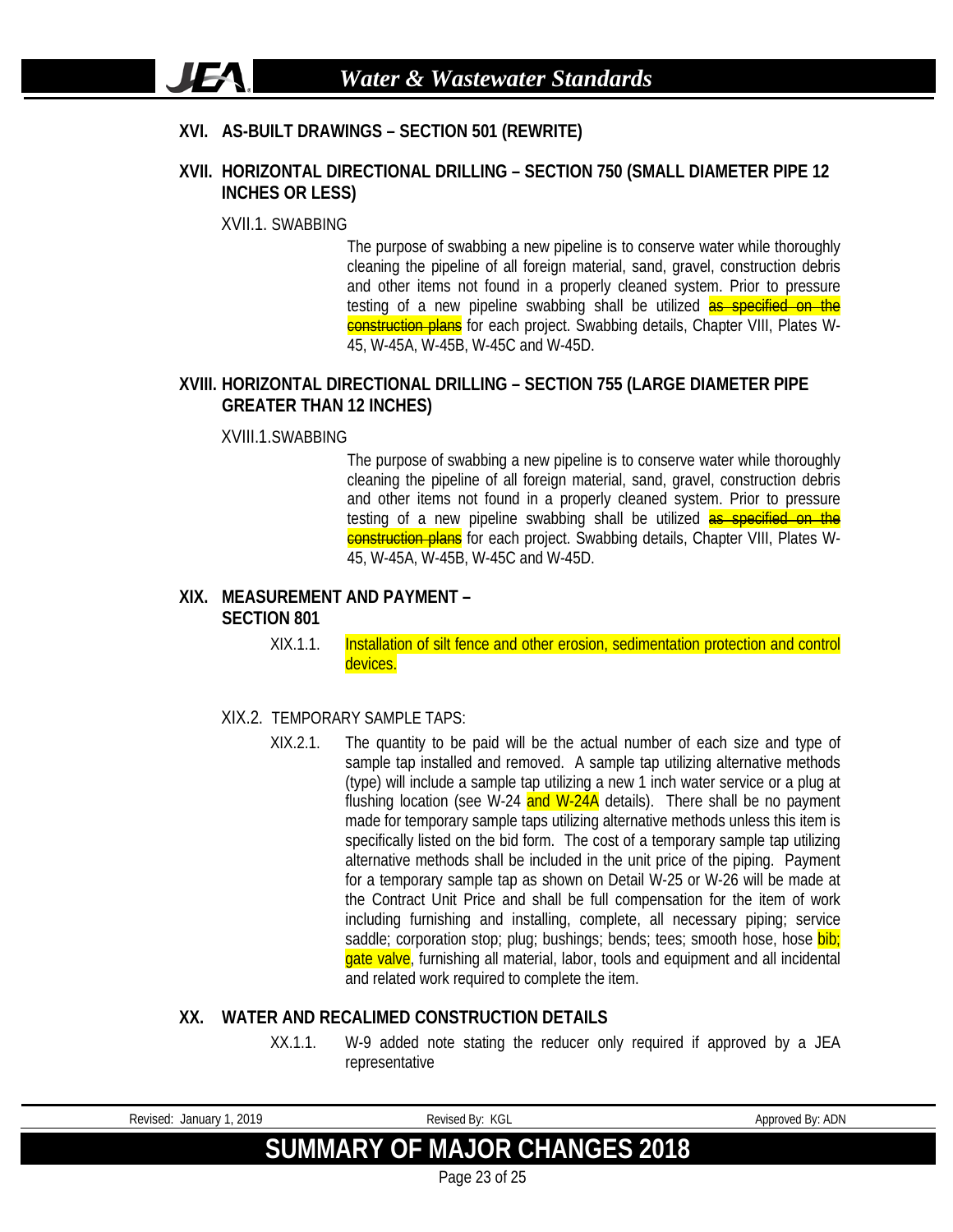# *Water & Wastewater Standards*

- XX.1.2. W-10 added note 7 (see section 350. III.4.10 for minimum separation requirements from pipe to structures)
- XX.1.3. Added locate wire shall have enough slack to reach 4' above final grade,(locate plates
- XX.1.4. Added waterproof wire connector detail
- XX.1.5. W-20 Removed Span from the table and note #6.

# **XXI. WASTERWATER CONSTRUCTION DETALS**

**JEA** 

- XXI.1.1. S-1 Added the extra pick holes to the manhole lid detail
- XXI.1.2. Added Polymer concrete details for each type of manhole
- XXI.1.3. S-21, title block Maximum Allowable Bending Radius changed to Minimum Allowable Bending Radius.
- XXI.1.4. S-26, added note 7 (see section 429. III.4.2 for minimum separation requirements from pipe to structures)
- XXI.1.5. S-50, added stub for future use.
- XXI.1.6. S-50, update note 1 to 20 houses and note 8 to include the service laterals
- XXI.1.7. Locate wire shall have enough slack to reach 4' above final grade
- XXI.1.8. Added waterproof wire connector detail
- XXI.1.9. S-15A buoyancy table
- XXI.1.10. S-28 removed span column from the table and note #6 from

# **XXII. WATER & RECLAIMED APPROVED MATERIALS (UPDATED CORRECTED MANAUFACTUERS)**

# **XXIII. WASTEWATER APPROVED MATERIALS (UPDATED CORRECTED MANUFACTURERS)**

| , 2019<br>Revised:<br>January " | Revised By: KGL                      | Approved By: ADN |
|---------------------------------|--------------------------------------|------------------|
|                                 | <b>SUMMARY OF MAJOR CHANGES 2018</b> |                  |

Page 24 of 25